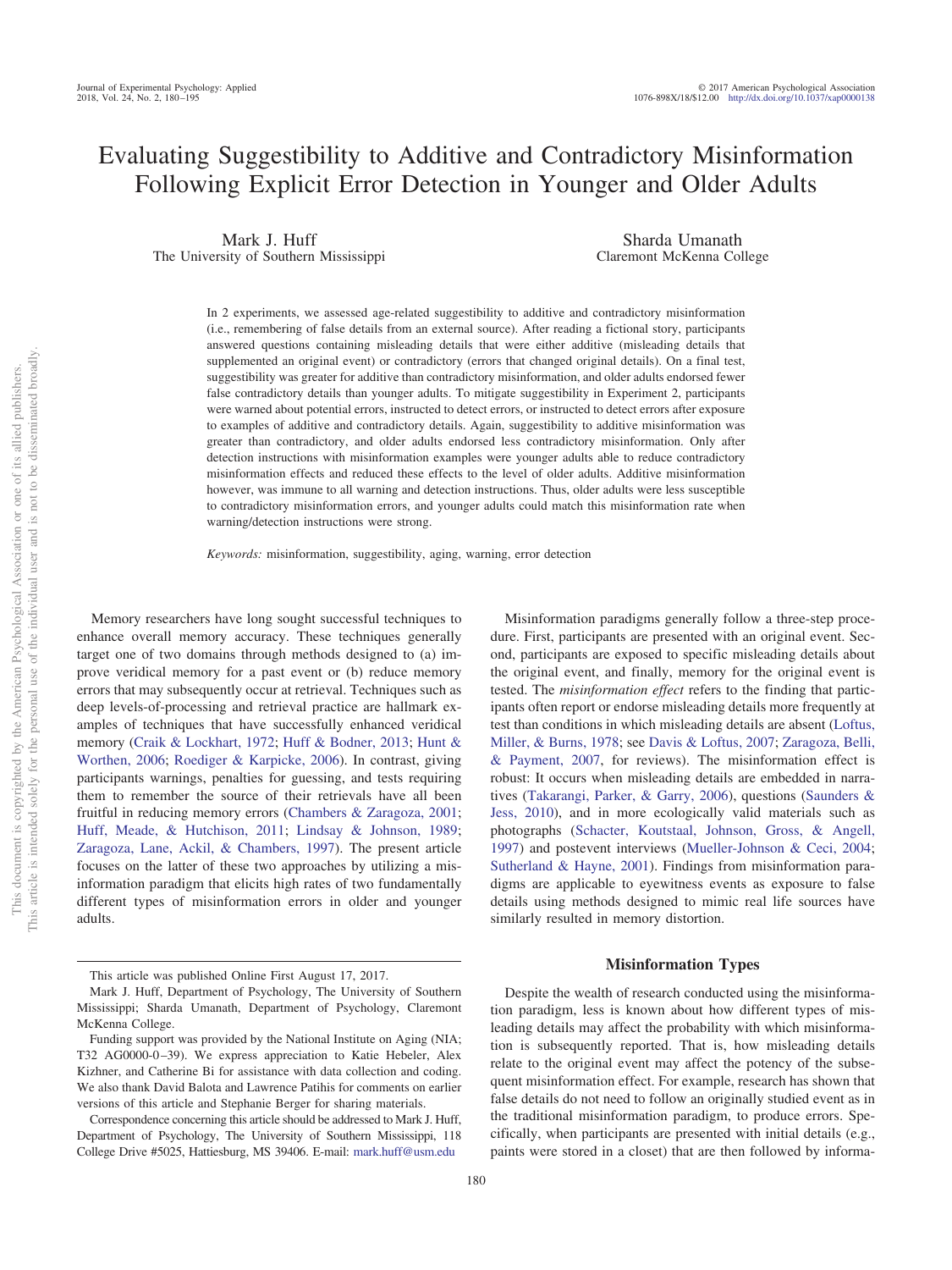tion to retract those details (e.g., the closet was empty), the presentation of those initial details are often falsely reported as occurring despite their retraction [\(Ecker, Lewandowsky, Swire, &](#page-10-3) [Chang, 2011;](#page-10-3) [Johnson & Seifert, 1994\)](#page-11-7). Thus, false details can continue to impair memory accuracy even when those details have been dismissed.

In addition to the timing of exposure to erroneous details, qualitative attributes of *how those details relate* to specific details from an original event can also affect misinformation rates. As an early example, [Loftus \(1979\)](#page-11-8) presented participants with misleading details that either blatantly contradicted details from an original event or contradicted peripheral, nonfocal, details of the event. On a final test, blatant contradictions were correctly rejected far more frequently than nonfocal contradictions as participants were more likely to detect and reject more discernible contradictions relative to those that were more peripheral. Thus, the qualitative features of suggested misleading details can impact their later endorsement.

It is important to note, however, that not only contradictions produce a misinformation effect. In some cases, misleading details may be additive in nature by introducing false information that supplements an original event rather than directly contradicting any specific item [\(Tousignant, Hall, & Loftus, 1986\)](#page-12-6). Although not termed "additive," [Loftus \(1975\)](#page-11-9) reported a study that includes such misinformation. Participants were initially presented a film of an auto accident that occurred on a country road. Later they were exposed to false information suggesting that a barn was presented in the film when no information regarding a building was originally observed. After a week delay, participants were more likely to incorrectly report that a barn occurred in the film than those who were not exposed to information about the barn, demonstrating that additive details can similarly produce a misinformation effect.

More recently, [Roediger, Meade, & Bergman \(2001;](#page-12-7) see too, [Meade & Roediger, 2002\)](#page-11-10) have shown strong additive misinformation effects using the *social contagion of memory paradigm*. In this paradigm, participants studied a series of static household images containing a variety of common objects. After study, participants then completed a collaborative recall test in which a social other (in reality, a confederate) introduces a set of schematically plausible, but nonpresented contagion items that do not contradict any original items from the scenes (e.g., falsely suggesting a toothbrush was presented in the bathroom). On final free recall and source-monitoring tests, participants were more likely to report and misattribute contagion items as studied, again demonstrating suggestibility effects of supplementary details.

A critical question is whether the qualitative differences between additive and contradictory misleading details also produce differences in subsequent misinformation rates. [Loftus \(2005\)](#page-11-11) theorized that suggestibility to misinformation was based on the *Discrepancy Detection* principle, in which misinformation endorsement was related to whether an individual could recollect discrepancies between the misinformation detail and the original event. Based on this principle, one may expect that successful rejection of misleading information would be more likely for contradictory items as memory for an original item would be available with which to contrast misleading details. Contradictory misinformation may, therefore, instantiate a detect-and-reject memory process, a strategy that has been fruitful in reducing memory errors in other paradigms where error detection is successful (cf. [Gallo, 2004,](#page-11-12) [2013\)](#page-11-13). Additive misinformation however, does not contrast any one specific detail and, thus, may increase the probability of misinformation errors. Alternatively, additive misinformation might produce lower error rates than contradictory if supplementary details are seen as distinctive because these details do not contradict any one specific detail from the original event. If so, additive details might be better remembered, leading to greater discrepancy detection and rejection on a final test.

Despite the distinction between additive and contradictory misinformation and the potential impact on susceptibility to misinformation, only a few studies have directly contrasted the two types. In one demonstration, [Frost \(2000\)](#page-10-4) compared additive and contradictory misinformation on a crime depicted on a slide show and measured the effects following either 10-min or 1-week retention intervals. Contradictory misinformation rates were found to be lower than additive, but only after the shorter 10 min retention interval and not the 1-week delay in which both misinformation types were equivalent. Akin to a detect-and-reject process, Frost reasoned that for contradictory items, participants must have noticed discrepancies with the original event at some level and were, therefore, less likely to report misinformation after a short delay when the contradiction was still available in memory. Separately, [Nemeth and Belli \(2006\)](#page-11-14) also compared additive and contradictory misinformation effects using a variant of the social contagion paradigm. Unlike Frost, their experiment yielded no difference between additive and contradictory rates; however, overall misinformation rates were at floor, making it impossible to determine whether additive and contradictory misinformation effects could have differed. Thus, it is unclear whether the difference reported between additive and contradictory misinformation types are reliable and can be found using other materials when overall misinformation rates are off floor.

In the present work, we sought to directly compare and evaluate additive and contradictory misinformation type differences, including their respective potential for error detection. More important, we also contrast their effects in younger and healthy older adults, a discussion to which we now turn.

# **Aging and Suggestibility**

It is well documented that, relative to younger adults, older adults show episodic memory deficits, especially on tasks that require self-initiated retrieval processes such as free recall [\(Balota,](#page-10-5) [Dolan, & Duchek, 2000;](#page-10-5) [Healey & Kahana, 2016;](#page-11-15) [Wahlheim &](#page-12-8) [Huff, 2015\)](#page-12-8). Further, older adults show an inhibitory deficit in attention [\(Hasher & Zacks, 1988\)](#page-11-16), which often accounts for deficits in encoding and retrieval processes in memory. In a misinformation paradigm, episodic deficits in older adults may compromise the integrity of the memory for the original event, which is then compounded by inhibitory deficits that may diminish the ability to dismiss falsely suggested details affecting suggestibility. Further, older adults are more likely to misattribute misleading postevent information as occurring from the original event [\(Hen](#page-11-17)[kel, Johnson, & De Leonardis, 1998;](#page-11-17) [Lindsay & Johnson, 1989\)](#page-11-4). Yet, despite these clear age-related differences in episodic memory, inhibitory control, and source-monitoring ability, misinformation studies evaluating age effects have been relatively mixed. Studies have found misinformation effects to be greater in older adults [\(Cohen & Faulkner, 1989;](#page-10-6) [Loftus, Levidow, & Duensing,](#page-11-18)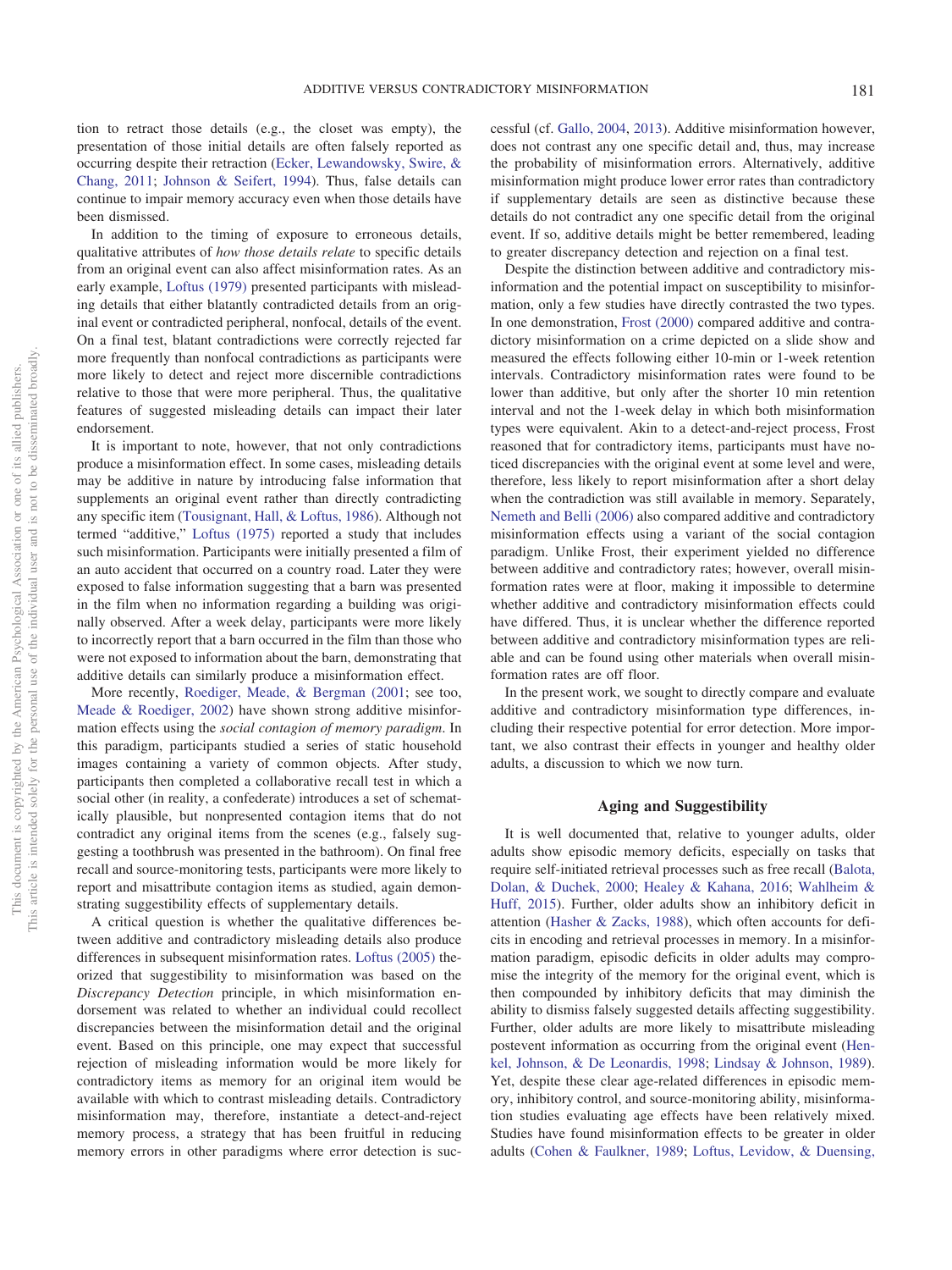[1992;](#page-11-18) [Ross, Spencer, Blatz, & Restorick, 2008\)](#page-12-9), equivalent between age groups [\(Coxon & Valentine, 1997;](#page-10-7) [Dodson & Krueger,](#page-10-8) [2006;](#page-10-8) [Gabbert, Memon, Allan, & Wright, 2004\)](#page-10-9), and greater in younger adults [\(Holliday et al., 2011;](#page-11-19) [Marche, Jordan, & Owre,](#page-11-20) [2002\)](#page-11-20). In a recent meta-analysis, [Wylie et al. \(2014\)](#page-12-10) showed that despite the variability across individual studies, older adults generally show a greater misinformation effect than younger adults with a medium weighted effect size.

What remains unclear, however, is whether age-related misinformation differences are moderated by additive versus contradictory misinformation types. In the [Wylie et al. \(2014\)](#page-12-10) metaanalysis, additive and contradictory misinformation types were not evaluated as a moderator, though the overall analysis included studies that included both additive [\(Ross et al., 2008\)](#page-12-9) and contradictory [\(Roediger & Geraci, 2007\)](#page-11-21) misinformation. Age differences and their relative magnitude may depend upon the type of misinformation that participants are exposed to. For instance, research has shown that older adults are less likely to update inferences about story plots when exposed to new information that change that inference [\(Hamm & Hasher, 1992\)](#page-11-22), though it is unclear whether this updated information conflicts or supplements the initial story. Understanding older adults' susceptibility to these different misinformation types and the underlying mechanisms behind that susceptibility could shed some light on the mixed literature as well as inform the ways in which older adults' suggestibility might be reduced.

To our knowledge, only one study has included both misinformation type and participant age as variables in an experiment. [Saunders and Jess \(2010,](#page-12-3) Experiment 1) presented younger and older adults with a short video that depicted a crime scene followed by a series of postevent questions containing additive and contradictory misleading details. On a final cued-recall test, older adults were found to be more suggestible to both types of misinformation, consistent with the [Wylie et al. \(2014\)](#page-12-10) meta-analysis. Additive misinformation was proportionally greater than contradictory; however, the authors did not statistically compare their effects nor the interaction with age, preventing any firm conclusions regarding the effects of misinformation type and age.

Further, [Saunders and Jess \(2010\)](#page-12-3) utilized different items in order to engineer additive and contradictory misinformation types. For example, contradictory misinformation was presented by misleading participants that the burglar's bike had a blue basket attached (vs. black basket) and additive misinformation would mislead participants that a motorcycle drove by, when originally, there was no motorcycle at all. These misleading details were not counterbalanced, so differences in misinformation rates may reflect differences in the potency of each of the individual items rather than the way in which misleading information was introduced. For instance, misinformation about a motorcycle may naturally be more potent than that of a suggested color and not because of *how* the misinformation interacts with the original event. Thus, it is critical to contrast the suggestibility of both items when they are presented in both additive and contradictory contexts. Given this shortcoming, and the importance of understanding age-related differences in different types of misinformation, we sought to delineate misinformation type suggestibility differences in older and younger adults while counterbalancing misleading items in both additive and contradictory misinformation contexts to control for potential item differences.

# **Experiment 1**

In Experiment 1, younger and older adults studied a fictional story and then completed a cued-recall test that contained both additive and contradictory misleading details. Immediately after the cued-recall test, participants completed a final three-alternative-forced-choice (3- AFC) test that was used to determine both the correct memory of story plot details and the suggestibility effects on memory for the fictional story. More important, all items were counterbalanced to occur in all misinformation conditions. We expected that across age groups, contradictory misinformation would be falsely reported less frequently than additive misinformation as a discrepancy between the original detail and the misinformation is more likely under contradictory than additive conditions (cf. [Frost, 2000;](#page-10-4) [Tousignant et al., 1986\)](#page-12-6). The notion is that noticing a contradiction will draw attention to this discrepancy that in turn will be deemed erroneous.

Regarding age differences, we expected that overall, correct memory for the original story would be greater for younger than older adults on both the misleading cued-recall test and the final 3-AFC test, consistent with episodic memory deficits typically found in older adults. For misinformation, we expected that across misinformation types, older adults would report a greater number of suggested misleading details as having been studied in the original story, consistent with the [Wylie et al. \(2014\)](#page-12-10) metaanalysis. More important, however, we also expected that the age-related misinformation difference would depend on misinformation type. Specifically, we predicted that for older (vs. younger) adults, misinformation errors would be particularly great for additive items because successful detection and subsequent rejection of these details is difficult given the absence of a clear contradiction. Because contradictory misinformation makes discrepancies between the original event and the misleading details more salient, we expected that the age differences would be reduced.

#### **Method**

**Participants.** Thirty-two Washington University in St. Louis undergraduates ( $M_{\text{age}} = 19.63$ ,  $range = 18-22$ ) and 29 community dwelling older adults ( $M_{\text{age}} = 71.73$ ,  $range = 65-87$ ) were recruited for participation. Younger adults participated for course credit. Older adults were compensated \$15 for their participation. Younger adults reported fewer years of formal education than older adults (13.07 vs. 16.89, respectively),  $t(53) = 7.01$ , *SEM* = .55,  $p < .001$ , which was not surprising as younger adults were primarily enrolled in first- and second-year course work. Education was not reported by one older and five younger adults.

**Materials.** During the study phase, participants read a fictional story entitled *The Art Thief* (modified from [Marsh, 2004\)](#page-11-23) that depicted a tourist in a fictional land engaging in a conversation with an art thief at a local pub. The story contained characters, an active dialogue, and a plot involving a thief's plans to steal art work from a nearby museum. The story was approximately 2,000 words in length that was broken down into 201 lines for study. Embedded within the story were 36 critical statements that would later be used to present misinformation. These statements were taken from [Berger, Hall, and Bahrick \(1999\)](#page-10-10) that contained fictional statements with several plausible target details that could fit within that statement. For example, the fictional statement "*Bumbaru* palace in Zambari is where the Monarch Konkali lives" contains the name of the palace as a target detail that could later be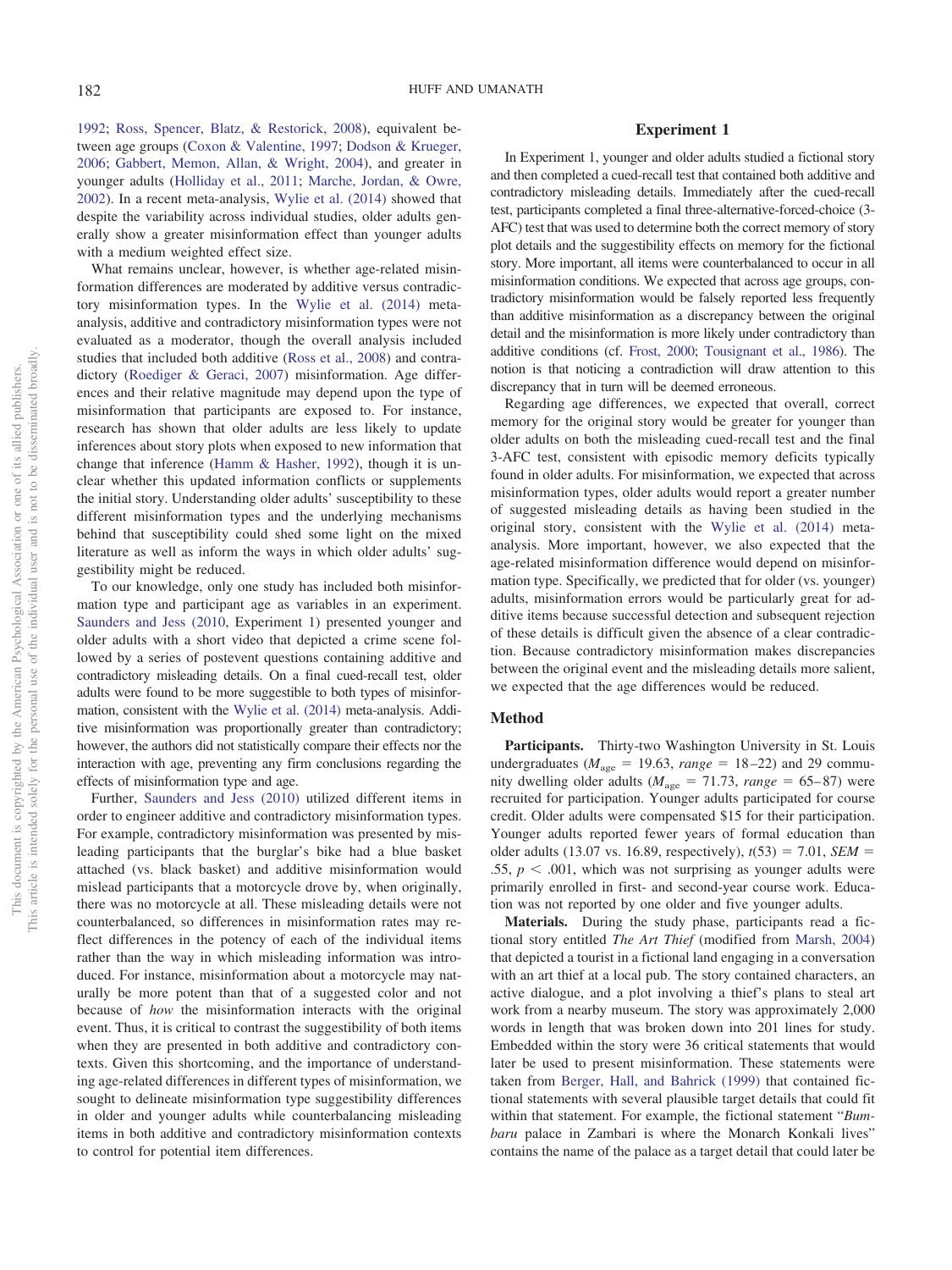contrasted with a plausible misleading detail (i.e., *Simfara*) to produce a misinformation item. Notably, all information in the story, such as the above example, was entirely fictional to remove the influence of prior knowledge on participants' performance (older adults in particular; see [Umanath & Marsh,](#page-12-11) [2014\)](#page-12-11). The critical statements were then split into three groups of 12 for the delivery of additive, contradictory, or no misinformation (i.e., neutral) that are further discussed below. The critical statements occurred within the story at a rate of approximately one every six lines and the ordering of these statements was once randomized and counterbalanced into three separate versions such that across versions, each statement would occur in the additive, contradictory, or neutral conditions (see [Appen](#page-13-0)[dix A](#page-13-0) for the full story and suggested misinformation items used in both additive and contradictory conditions).

A series of 36 cued-recall questions were then created to deliver misinformation to participants. Of these questions, 24 were misleading, split evenly between additive and contradictory misinformation types. The remaining 12 questions were neutral, presenting no misinformation. Each of these questions inquired about a specific piece of information from the story. More important, for misinformation questions, misleading details were embedded within the cued-recall questions (see [Table 1\)](#page-3-0). These details were always peripheral to the information targeted by the question, meaning that the misleading detail was not focal and had no impact on the correct target answer for the question. For example, the question "In what city was the palace where the monarch from Konkali lives?" would serve as a neutral question, providing no misleading information. However, for misleading questions, false information about the palace name would also be provided (e.g., Simfara). The misleading questions were, therefore, constructed to present a specific type of false detail about the original story (additive, contradictory, or none). As shown in [Table 1,](#page-3-0) additive misinformation questions presented false details that were absent from the original story but did not contradict any specific detail. Contradictory misinformation questions presented false details that directly contrasted to a specific detail presented in the original story. Neutral items did not present any false details about the original story. The 36 cued-recall questions were presented in a newly randomized order for each participant.

A 48-item 3-AFC test was then used to evaluate memory for the original story based on the presence of interfering misinformation (see [Table 1\)](#page-3-0). It comprised of 12 items that tested for additive misinformation, 12 for contradictory misinformation, 12 neutral items, and 12 story comprehension items to gauge memory for correct plot details. For additive, contradictory, and neutral items, a line was presented from the original story with a blank where the misinformation could have been presented. Three response options were provided. Two of the options were concrete responses that could potentially fit within the blank. For additive items, one response was the suggested misinformation and the other was a foil item not presented in the experiment. For contradictory items, one response was the correct detail that was studied in the original story, but the other was the previously suggested misinformation from the misleading question phase. For neutral items, because no detail was presented in either the original story or the cued-recall questions, both items were new foils. In addition to the two details, all item types included a "I don't know/Neither" response option to be used if neither of the responses were deemed correct or if the correct option was unknown. Comprehension questions inquired about a specific plot detail from the story (e.g., The protagonist was staying at a \_\_\_\_\_\_\_.) and with the answer options as follows: correct (e.g., a hostel), foil (e.g., a hotel), or "I don't know/ Neither." Comprehension questions always included a correct response and a plausible distractor.

**Procedure.** Participants were tested at individually partitioned computer stations using E-Prime software [\(Schneider, Es](#page-12-12)[chman, & Zuccolotto, 2002\)](#page-12-12) with all responses made on a keyboard. Younger adults were tested in groups of up to 4. Older adults were always tested individually. An experimenter was present during testing for all participants. After consent, all groups received written instructions that they would be presented with a fictional story on the computer screen and that their memory for the story would be tested later. Participants were further informed that the story would be presented line-by-line and that study was self-paced and required pressing the spacebar to advance to each subsequent line. Participants took approximately 10-15 min to read/study the story. Immediately after study, participants completed a paper and pencil arithmetic filler task for 3 min.

<span id="page-3-0"></span>Table 1

*Sample Additive, Contradictory, and Neutral Item Types Across Study, Misleading Question, and Final 3-Alternative-Forced-Choice (3-AFC) Test Phases in Experiments 1 and 2*

| Phase/item type | Study phase                                                                              | Misleading cued-recall question                                    | Final 3-AFC test options                       |  |
|-----------------|------------------------------------------------------------------------------------------|--------------------------------------------------------------------|------------------------------------------------|--|
| Additive        | "Especially because he looked remarkably like the<br>former dictator of Adonia."         | "What kind of ruler was Rafiki, the former<br>dictator of Adonia?" | "Taruba"<br>"Rafiki"<br>"I don't know/Neither" |  |
| Contradictory   | "Especially because he looked remarkably like Taruba"<br>the former dictator of Adonia." | "What kind of ruler was Rafiki, the former<br>dictator of Adonia?" | "Taruba"<br>"Rafiki"<br>"I don't know/Neither" |  |
| Neutral         | "Especially because he looked remarkably like the<br>former dictator of Adonia."         | "What kind of ruler was the former"<br>dictator of Adonia?"        | "Taruba"<br>"Rafiki"<br>"I don't know/Neither" |  |

*Note.* Test question for final 3-AFC test was "Especially because he looked remarkably like the former dictator of Adonia."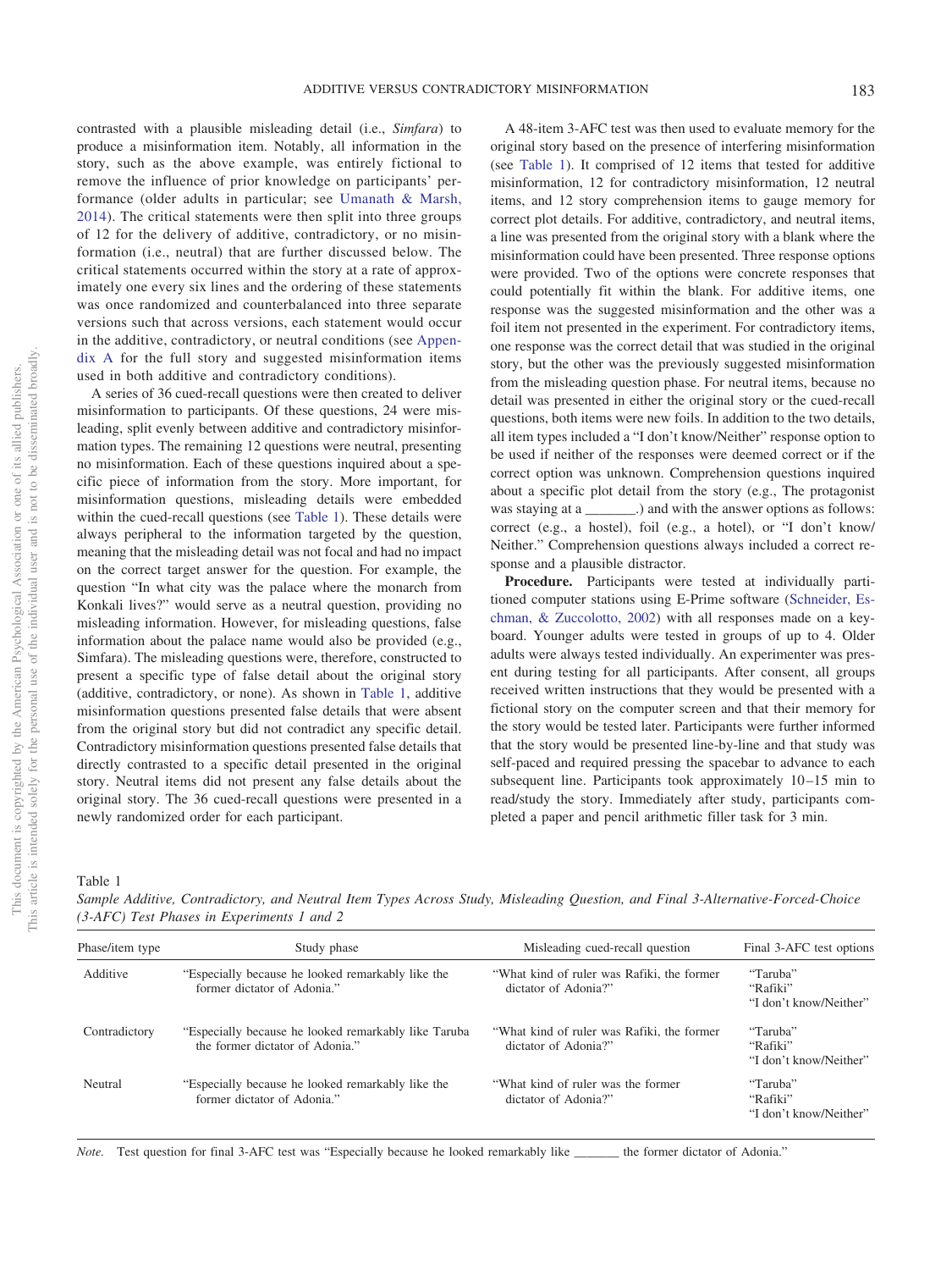Following the filler task, participants completed the misleading question phase. Participants were instructed that they would be presented with a series of cued-recall questions and that they were to answer these questions with information from the studied story. Answers were to be typed into the computer, and participants were to press the "Enter" key when ready to submit their answer. The test was self-paced, and participants were not warned about the misinformation embedded within the questions. Additionally, participants were told that if they did not know the correct information they could enter the letters "IDK" for "I don't know."

Immediately after the misleading question phase, participants completed the final 48-item 3-AFC test. Participants were presented with written instructions indicating that they would be presented with a line from the original story with a blank space and were to select one of three response options to complete the line to reflect what was originally studied. They were further informed that two of the response options would be concrete options and a third option corresponding to "I don't know/Neither" that could be used if they simply did not know the answer to the question or if neither of the response options were correct. The three response options were displayed on the computer screen under each question and were each yoked to a specific key on the keyboard. Participants were to press the key that corresponded to the correct response from the story. As in the misleading cued-recall test, the final test was also self-paced. Participants were then debriefed after completion of the final test. The experiment required approximately 45 min to complete.

# **Results**

For all results reported, a  $p < .05$  significance level was used except as noted. Effect sizes for significant comparisons were calculated using partial eta squared  $(\eta_p^2)$  for analyses of variance (ANOVAs) and using Cohen's *d* for *t* tests.

**Cued-recall test: Misleading question phase.** [Table 2](#page-4-0) reports mean proportions of correct recall on the cued-recall test in the misleading question phase as a function of age group. Note that these questions served as the potential vehicle for misinformation. Correct cued recall was computed by taking the total number of correct responses divided by the total number of questions. Re-

#### <span id="page-4-0"></span>Table 2

*Mean (SD) Proportions of Correct Cued-Recall and Correctly Selected Alternatives and Falsely Selected Additive and Contradictory Misinformation for Younger and Older Adults in the 3-Alternative-Forced-Choice (3-AFC) Test in Experiment 1*

| Age group/test type             | Younger adults | Older adults |  |
|---------------------------------|----------------|--------------|--|
| N                               | 32             | 29           |  |
| Correct cued-recall             | .41(.17)       | .30(.12)     |  |
| 3-AFC test                      |                |              |  |
| Correctly selected alternatives |                |              |  |
| Comprehension                   | .93(0.06)      | .90(.09)     |  |
| Additive                        | .26(.25)       | .21(.25)     |  |
| Contradictory                   | .44(.25)       | .59(.15)     |  |
| Neutral                         | .43(.29)       | .42(.35)     |  |
| Falsely selected misinformation |                |              |  |
| Additive                        | .52(.21)       | .57(.25)     |  |
| Contradictory                   | .40(.22)       | .28(.14)     |  |

sponses of "I don't know" were counted as incorrect. A lenient scoring criterion was adopted such that misspellings of correct responses were counted as correct. An independent-samples *t* test revealed that younger adults recalled more correct details than older adults (.41 vs. .30, respectively),  $t(59) = 2.80$ , *SEM* = .04,  $d = 0.73$ —consistent with typical age-related episodic memory declines.

**Final 3-AFC test.** [Table 2](#page-4-0) reports mean proportions of correctly selected alternatives for plot comprehension, additive, contradictory, and neutral items, and the proportions of falsely selected misinformation alternatives for additive and contradictory items for younger and older adults. Correct alternative selection was computed differently for neutral, additive, and contradictory items. For additive and neutral items, a response was counted as correct when the "I don't know/Neither" option was selected because neither option was presented in the original story, whereas, for contradictory items, a response was counted as correct when the item from the original story was selected. For misinformation responses, additive and contradictory misinformation rates were computed as the proportion of questions in which the misleading detail was selected. Note that neutral items were not included in this analysis as falsely suggested details were not presented for these items.

Beginning with correctly selected alternatives for plot comprehension items, younger and older adults selected correct details at a similar high rate (.93 vs. .90),  $t(59) = 1.51$ ,  $SEM = .02$ ,  $p = .14$ ; thus, both age groups could retrieve basic plot details with high acuity.

Proportions of correctly selected alternatives for additive, contradictory, and neutral items were then compared as a function of age group using a 3 (Item Type: Additive vs. Contradictory vs. Neutral)  $\times$  2 (Age: Younger vs. Older) mixed ANOVA. A significant effect of Item Type was found,  $F(2, 118) = 25.75$ ,  $MSE =$ .05,  $\eta_{\rm p}^2$  = .30, which indicated that the selection of the correct alternative was greatest for contradictory items (.51), followed by neutral (.42) and additive items (.24)—a pattern likely because of contradictory test items presenting the original studied item as an alternative, enhancing discrimination for the correct response. The effect of Age was not significant,  $F \leq 1$ ; however, a significant Item Type  $\times$  Age interaction was found,  $F(2, 118) = 3.52$ ,  $MSE =$ .05,  $\eta_{\rm p}^2 = .05$ . Follow-up comparisons revealed that the proportion of correctly selected alternatives between younger and older adults did not differ on either neutral (.43 vs. .42),  $t < 1$ , or additive items  $(0.26 \text{ vs. } 0.21)$ ,  $t < 1$ , but interestingly, for contradictory items, younger adults showed lower correct selection than that of older adults (.44 vs. .59),  $t(59) = 2.82$ ,  $SEM = .05$ ,  $d = 0.73$ . Thus, older adults were more likely to select the correct detail from memory when conflicting alternatives were available at test.

Turning to the false selection of suggested misinformation details, a 2 (Item Type: Additive vs. Contradictory)  $\times$  2 (Age: Younger vs. Older) mixed ANOVA was used to compare misinformation effects between the two age groups. An effect of Item Type,  $F(1, 59) = 42.99$ ,  $MSE = .03$ ,  $\eta_p^2 = .42$ , reflected greater selection of false additive than contradictory alternatives (.54 vs. .34), but again, the Age effect was not significant,  $F < 1$ . A reliable Item Type  $\times$  Age interaction was found,  $F(1, 59) = 6.67$ ,  $MSE = .03$ ,  $\eta_p^2 = .10$ , which revealed a similar selection of false items between younger and older adults on additive items (.52 vs. .57),  $t < 1$ , but for contradictory items, younger adults were more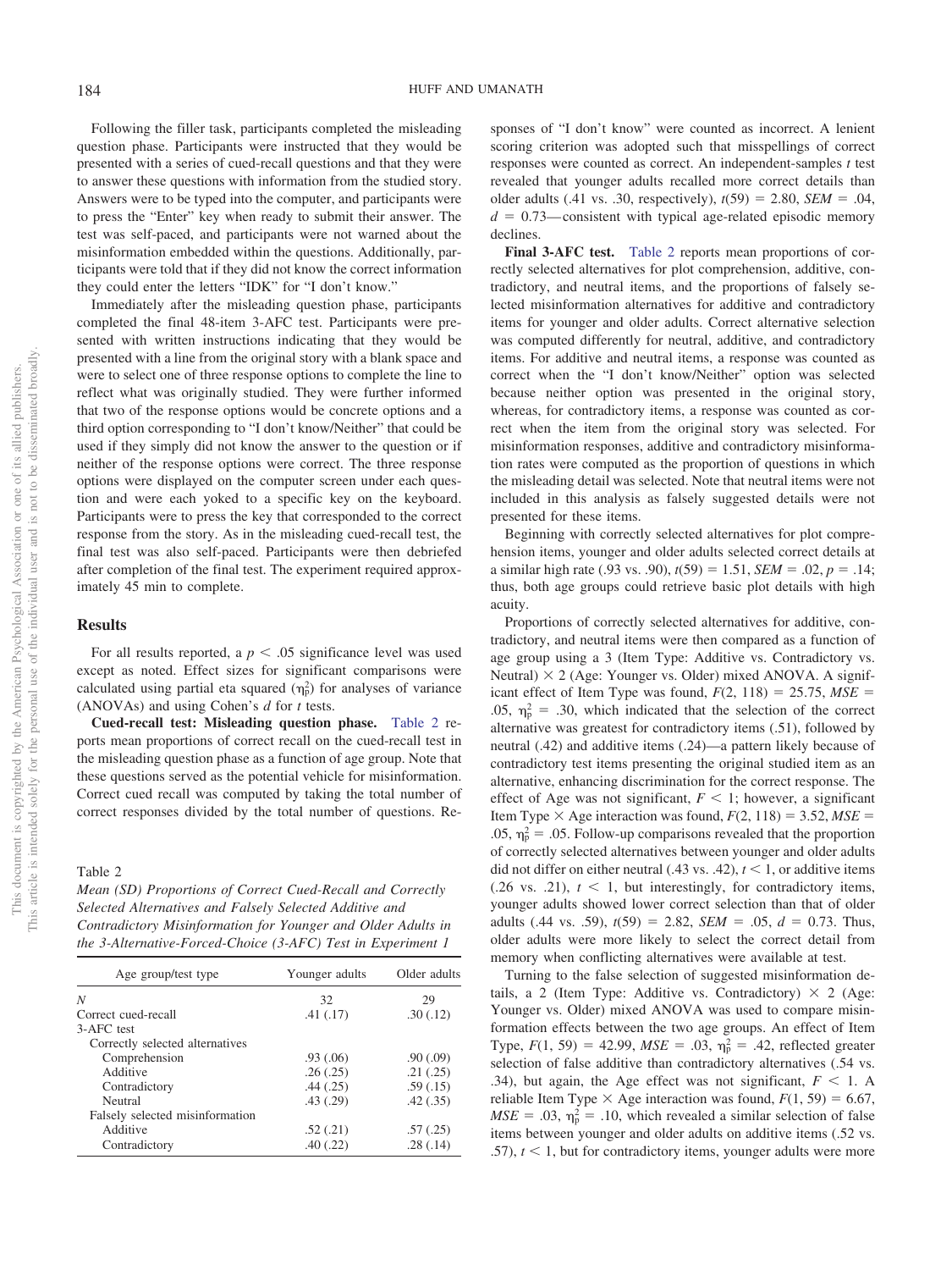# **Discussion**

The results of Experiment 1 revealed important novel differences in the selection of correct and misinformation alternatives based on the type of misinformation participants were exposed to and their age group. Consistent with our prediction, correct response selection for additive items was impaired relative to contradictory items as shown by a decrease in correct alternative selection and a concomitant increase in the selection of additive misinformation. We argue that the reduction in memory accuracy for the additive items is because of a greater difficulty in detection and rejection of the misinformation alternative. We argue that this pattern occurs because of the absence of conflicting information from the original event in which no clear discrepancy is available to facilitate monitoring at test. For contradictory items, a discrepancy was more likely, and thus, participants were less likely to select the contradictory misinformation alternative.

In contrast to our prediction, however, older and younger adults showed equivalent misinformation rates on additive items, but older adults were *less* likely to report falsely suggested contradictory items on the final test than younger adults. This latter result, though not entirely unheard of (e.g., [Holliday et al., 2011;](#page-11-19) [Marche,](#page-11-20) [Jordan, & Owre, 2002\)](#page-11-20), is rather surprising given older adults show deficits in controlled retrieval processes [\(Craik, 1986\)](#page-10-11) and show impoverished source monitoring abilities [\(Hashtroudi, John](#page-11-24)[son, & Chrosniak, 1989\)](#page-11-24), both of which would likely impair their ability to successfully detect and reject misinformation. Further, this difference occurred even though memory for plot details in the original event was equivalent between both age groups.

One account for this pattern may be because of qualitative differences in how older adults approach a misleading cued-recall test that contains a high degree of errors. Perhaps older adults are more motivated to attend to potential errors and thus are more cautious about incorporating erroneous details into memory when those details contradict details from the original event. That is, older adults may be more vigilant regarding contradictory error detection during the misleading question phase and subsequently are better able to reject the misinformation answers on the final test. For additive misinformation, however, error detection is likely more difficult and thus suggestibility to those errors is age invariant. Consistent with this possibility, older adults have shown intact error detection capacities in a variety of stimuli and circumstances from marking misspelled words [\(MacKay, Abrams, & Pedroza,](#page-11-25) [1999\)](#page-11-25), correcting their mistakes in identifying target digits on a screen [\(Rabbitt, 1979\)](#page-11-26), and noticing errors in rhythm synchronization [\(Turgeon, Wing, & Taylor, 2011\)](#page-12-13). Older adults have also been shown to be as good as [\(Umanath & Marsh, 2012\)](#page-12-14) and sometimes better than younger adults at detecting errors that contradict prior knowledge [\(Schwartz, 2002\)](#page-12-15). Therefore, in our experiment, if older adults naturally direct themselves to be on guard for errors, they may be more effective at spontaneously detecting them and mitigating their later suggestibility.

An additional reason for increased vigilance toward error detection may be because of increased motivation because of age-related dif-

ferences in personality. Older adults may have increased motivation in the task because of age-related differences in conscientiousness—a personality factor that involves increased carefulness and vigilance when completing daily tasks. Cross-sectional evidence shows that older adults report greater conscientiousness than typical universityaged younger adults (see [Donnellan & Lucas, 2008](#page-10-12) for a review) and this personality difference may be related to cognition. As an example, there is evidence of a relationship between conscientiousness and performance on an attentional task. [Jackson and](#page-11-27) [Balota \(2012\)](#page-11-27) showed a negative relationship between conscientiousness factor on the NEO-FFI [\(Costa & McCrae, 1992\)](#page-10-13) and errors and subjective reports of mind-wandering for younger and older adults on a sustained attention task. Older adults, who are more vigilant when making responses on the sustained attention task may, therefore, be less likely to show attentional lapses that include errors and off-task thoughts.

If older adults respond with greater vigilance during the cuedrecall test because of exposure to several errant items that, in turn, reduces contradictory misinformation on the final test, it is possible that younger adults could as well, but require additional instruction to do so. As an example, research in the discourseprocessing literature has shown that when high school and university students are given instructions to process important text information more deeply, they are slower to read this information and show better memory for it at test [\(Jetton & Alexander, 1997;](#page-11-28) [McCrudden, Magliano, & Schraw, 2010\)](#page-11-29). To the extent that when participants are provided with instruction to deliberately process errors, memory for these errors may be enhanced, facilitating rejection on the final test. Therefore, in Experiment 2, we evaluated the effects of three different types of warnings on additive and contradictory misinformation rates in younger and older adults. The purpose of these instructions was to contrast instructions with increasing emphasis toward error detection to determine the point in which error detection is effective at reducing suggestibility to misleading information, particularly in younger adults. We predicted that younger adults would similarly be able to reduce contradictory misinformation to that of older adults, but only under strong detection instructions that included examples of misinformation types.

#### **Experiment 2**

Given reduced contradictory misinformation rates found in older adults, Experiment 2 sought to evaluate whether warning instructions—that should enhance how participants scrutinize their responses on the final test—may lead younger adults to respond similarly to older adults. Previous research has shown that warning participants about misinformation exposure can be effective in reducing misinformation rates both when warnings are presented pre- and post-exposure to misinformation [\(Chambers & Zaragoza,](#page-10-1) [2001;](#page-10-1) [Eakin, Schreiber, & Sergent-Marshall, 2003;](#page-10-14) see [Blank &](#page-10-15) [Launay, 2014,](#page-10-15) for a meta-analysis of postexposure warnings) and when the misleading details are both additive [\(Meade & Roediger,](#page-11-10) [2002\)](#page-11-10) and contradictory [\(Wright, 1993\)](#page-12-16), though these item types have not been compared within the same experiment.

In Experiment 2, we examined the effects of different types of warnings on misinformation in older and younger adults by manipulating the strength of warning using an error detection instruction that required participants to specify those errors encountered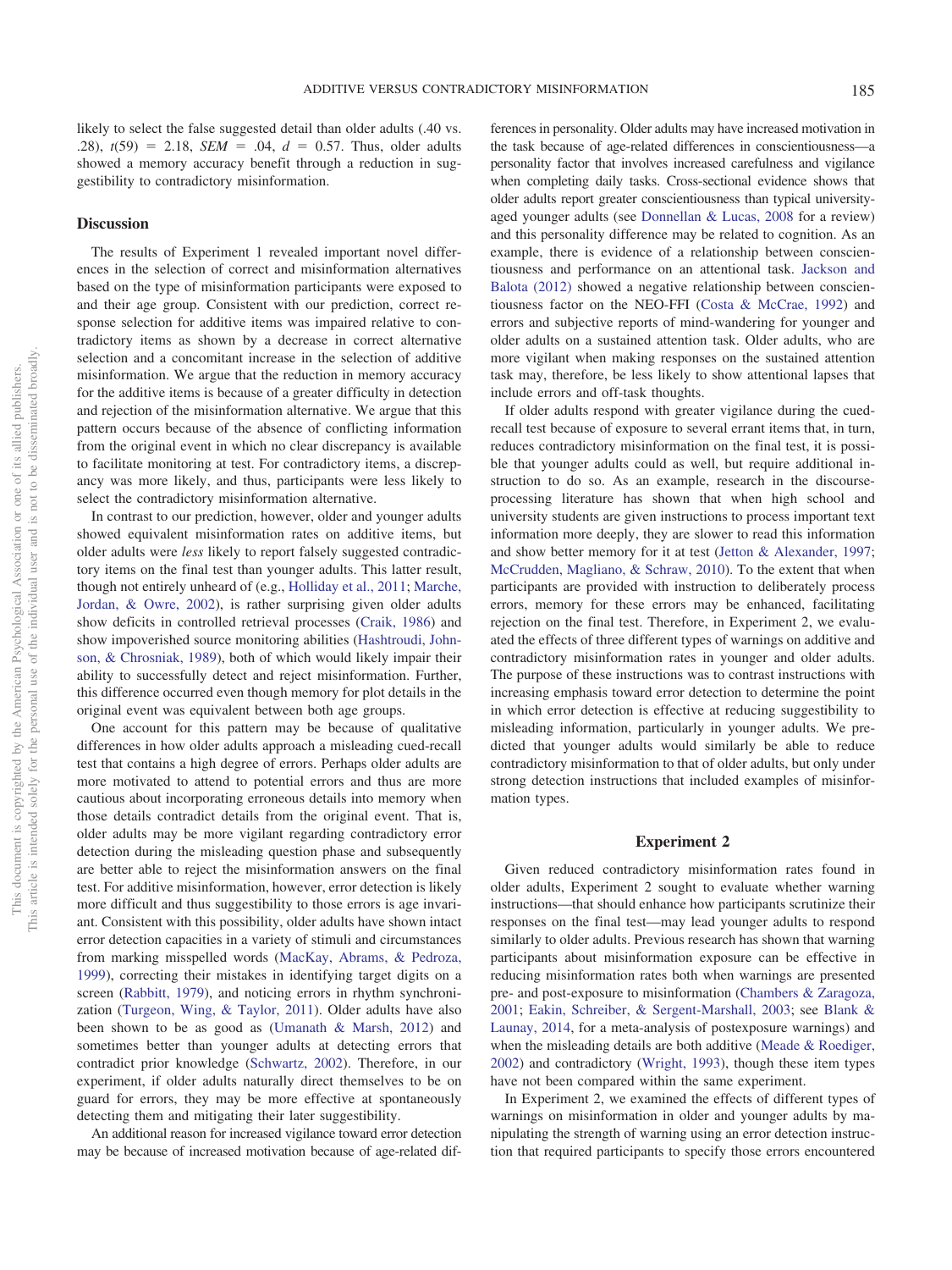in the misleading question phase. Before the cued-recall test, participants were given either a general warning about misleading errors (Warning group), a general warning and asked to detect each error encountered (Detection group), or a general warning with examples of both misinformation types and asked to detect these errors (Detection  $+$  Examples group). We hypothesized that if older adults were naturally more vigilant toward detecting (and subsequently rejecting) errors, additional instruction to detect errors would not procure further reduction in contradictory misinformation on the final test. In contrast, if younger adults are not as vigilant toward errors, instructions that emphasize error detection will be necessary to produce a reduction in contradictory misinformation.

# **Method**

Participants. Ninety-two Washington University in St. Louis undergraduates  $(M_{\text{age}} = 19.28, \text{ range} = 18-22)$  and 87 community-dwelling older adults ( $M_{\text{age}} = 71.21$ ,  $range = 65-86$ ) were recruited for participation. Younger adults received course credit for participation and older adults were compensated \$15. Both age groups were randomly assigned to the Warning, Detection, and Detection  $+$  Examples groups. The assignment of participants in each group was relatively evenly distributed and is reported in [Table 3.](#page-6-0) Younger adults again reported fewer years of formal education than older adults  $(13.15 \text{ vs. } 16.52)$ ,  $t(170) =$ 11.25, *SEM* = .30,  $p < .001$ . Within each of the younger and older adult groups, there were no differences in age or education across the three instruction groups,  $t_s < 1.63$ ,  $p_s > 11$ . Education was not reported by one older and seven younger adults.

**Materials and procedure.** Experiment 1 materials and procedure were used with the following modifications. Before the misleading question phase, participants received an additional set of condition-specific instructions that provided information about the upcoming misinformation. The Warning group was informed that while answering the questions they may encounter false information that was not originally presented in the story but were to try to answer the questions as accurately as possible. The Detection group was informed that in addition to the possibility of encountering false information, they were also to report any errors that might be embedded in the cued recall questions. Specifically, for each error detected on the cued-recall test, they were to enter an "e" for error rather than answering the question. The Detection + Examples group was instructed to similarly report all detected errors as the Detection group, but provided with concrete examples of additive and contradictory misinformation errors that were unrelated to the story to emphasize detection during this phase. Participants were instructed to be vigilant for either error type as they were completing the test. During the cued-recall questions, the Detection and Detection  $+$  Examples groups were presented with a cue of " $E = Error$ " on the computer screen beneath each question as a reminder to report detected errors. The conditionspecific warning or detection instructions were not mentioned again after the misleading question phase.

# **Results and Discussion**

**Cued-recall test: Misleading question phase.** Mean proportions of correct recall on the misleading cued-recall test are reported in [Table 3](#page-6-0) as a function of age and warning instructions. Correct cued-recall was computed in an identical fashion to Experiment 1 with the exception that items denoted as containing an error in the Detection and Detection + Examples groups were omitted from computing the proportion correct. Thus, only those items that were given a memory response or "I don't know" were included in the calculation. As in Experiment 1, an effect of Age was found,  $F(1, 173) = 14.80$ ,  $MSE = .03$ ,  $\eta_p^2 = .21$ , that reflected greater correct recall for younger than older adults (.40 vs. .31). Neither the effect of Warning Instructions nor the interaction were significant,  $F<sub>S</sub> < 1.74$ ,  $p<sub>S</sub> > 0.18$ , demonstrating that instructing participants to report detected errors did not affect the correct recall rate for either younger or older adults.

**Error detection.** We examined successful misinformation detection rates for the two detection groups during the cued-recall test (see [Table 3\)](#page-6-0). A 3 (Item Type: Additive vs. Contradictory vs. Neutral)  $\times$  2 (Detection Group: Detection vs. Detection + Examples)  $\times$  2 (Age: Younger vs. Older) mixed ANOVA yielded a significant main effects of Item Type,  $F(2, 232) = 97.77$ ,  $MSE =$ .02,  $\eta_p^2 = .46$ , Detection Group,  $F(1, 116) = 21.05$ ,  $MSE = .06$ ,  $m_p^2 = .15$ , and a numeric trend of Age,  $F(1, 116) = 3.04$ ,  $MSE =$ .06,  $p = .08$ ,  $\eta_p^2 = .03$ . Critically, these effects were qualified by a significant three-way interaction,  $F(2, 232) = 3.73$ ,  $MSE = .02$ ,  $\eta_{\rm p}^2$  = .03. Follow-up comparisons revealed that this interaction was because of age differences in detection rates between the two detection groups. Specifically, younger adults showed an increase in detection rates in the Detection  $+$  Examples group for both additive (.47 vs. .18),  $t(59) = 5.21$ ,  $SEM = .05$ ,  $d = 1.36$ , and contradictory items (.44 vs. .26),  $t(59) = 3.35$ , *SEM* = .05,  $d =$ 

<span id="page-6-0"></span>Table 3

*Mean (SD) Proportions of Correct Cued-Recall and Misinformation Detected as a Function of Warning Group for Younger and Older Adults in Experiment 2*

|                         | Younger adults |                    |                               | Older adults  |                    |                                 |
|-------------------------|----------------|--------------------|-------------------------------|---------------|--------------------|---------------------------------|
| Group/variable          | Warn<br>group  | Detection<br>group | Detection + Examples<br>group | Warn<br>group | Detection<br>group | $Detection + Examples$<br>group |
| $\boldsymbol{N}$        | 31             | 31                 | 30                            | 28            | 29                 | 30                              |
| Correct cued-recall     | .39(.17)       | 38(.16)            | .43(.20)                      | .26(.14)      | .35(.19)           | .31(.14)                        |
| Misinformation detected |                |                    |                               |               |                    |                                 |
| Additive                |                | .18(.16)           | .47(.26)                      |               | .36(.19)           | .42(.24)                        |
| Contradictory           |                | .26(.20)           | .44(.22)                      |               | .33(.20)           | .43(.22)                        |
| Neutral                 |                | .08(.10)           | .11(.11)                      |               | .12(.11)           | .15(.16)                        |

*Note.* Proportions of errors detected for neutral items are false alarms because no misinformation was presented in these question types.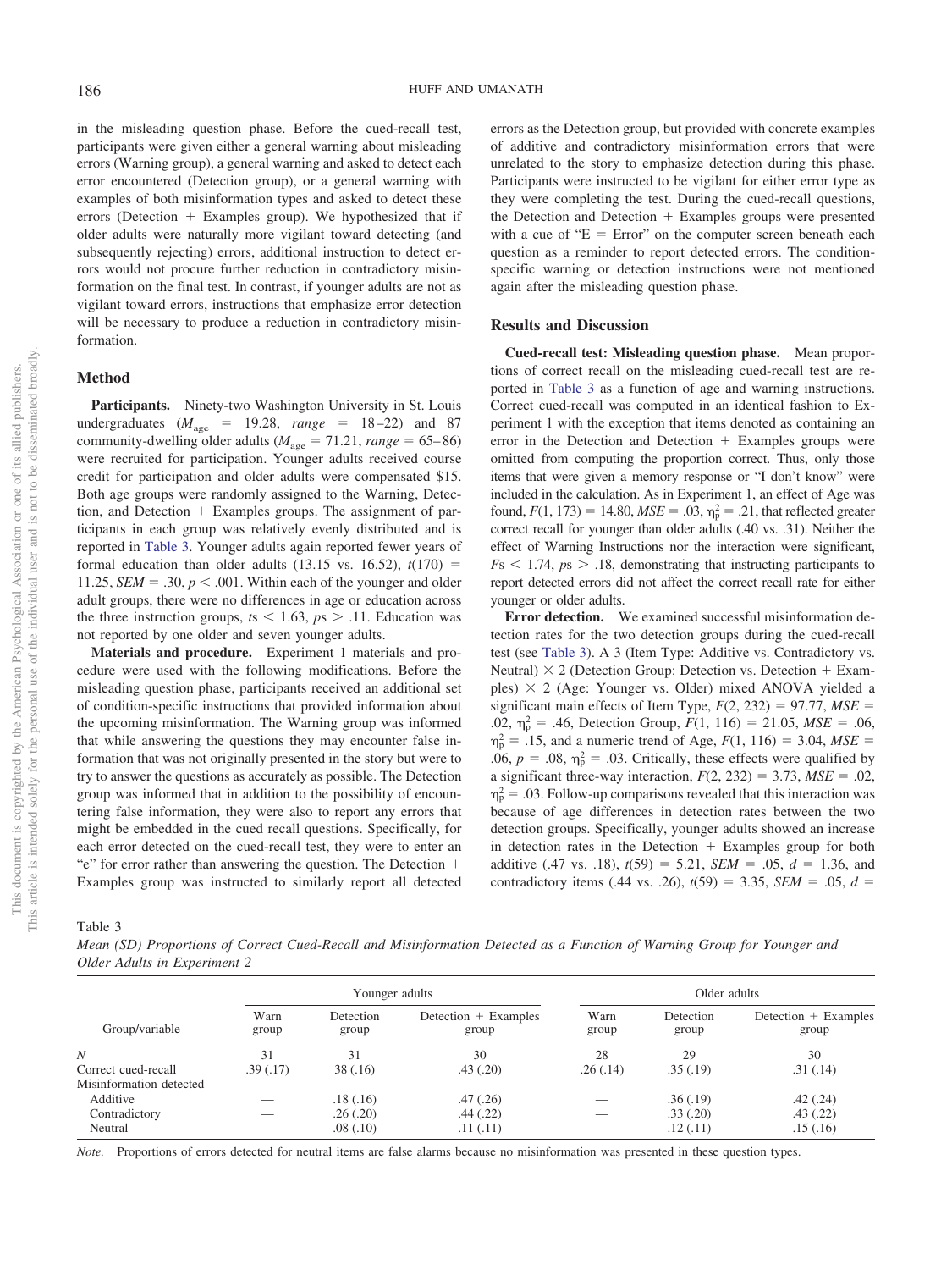0.87, but not for neutral items (.11 vs. .08),  $t < 1$ . The increase in correct detection rate for younger adults from the Detection to the Detection + Examples groups demonstrates that younger adults could improve successful detection of both misinformation types, but only with the strong warning presented in the Detection + Examples instructions. Older adults, however, showed equivalent detection rates in both the Detection and Detection  $+$  Examples groups,  $t_s < 1.80$ ,  $p_s > .08$ .

Final 3-AFC test. Proportions of correctly selected alternatives for comprehension, additive, contradictory, and neutral items as a function of age and warning group are reported in [Table 4.](#page-7-0) Starting with comprehension items, an effect of Age was found,  $F(1, 173) = 7.13$ ,  $MSE = .01$ ,  $\eta_p^2 = .04$ , which reflected greater correct alternative selection of plot details for younger than older adults (.91 vs. .88). The effect of Warning Group and the interaction failed to reach significance,  $Fs < 1.38$ ,  $ps > .25$ , showing that warning instructions did not differentially affect memory rates for correct plot details.

Turning to correctly selected alternatives for additive, contradictory, and neutral items, a 3 (Item Type: Additive vs. Contradictory vs. Neutral)  $\times$  3 (Warning Group: Warning vs. Detection vs. Detection  $+$  Examples)  $\times$  2 (Age: Younger vs. Older) mixed ANOVA was used. Proportions of correctly selected alternatives were computed as in Experiment 1. An effect of Item Type was found,  $F(2, 346) = 87.60$ ,  $MSE = .05$ ,  $\eta_p^2 = .34$ , which reflected greater correct alternative selection for contradictory items than either additive (.56 vs. .27),  $t(178) = 12.46$ ,  $SEM = .02$ ,  $d = 1.32$ , or neutral items (.56 vs. .48),  $t(178) = 2.97$ ,  $SEM = .03$ ,  $d = 0.30$ , and greater selection of correct alternatives for neutral than additive items (.48 vs. .27),  $t(178) = 12.67$ ,  $SEM = .02$ ,  $d = 0.77$ . An effect of Warning Group was also found,  $F(2, 173) = 4.45$ ,  $MSE = .10$ ,  $\eta_p^2 = .05$ . Follow-up comparisons revealed that correct alternative selection was greater in the Detection  $+$  Examples group than both the Warning (.49 vs. .42),  $t(117) = 2.30$ , *SEM* = .03,  $d = 0.43$ , and Detection groups (.49 vs. .40),  $t(118) = 2.78$ ,  $SEM = .03$ ,  $d = 0.51$ . No difference was found between the Warning and Detection groups  $(.42 \text{ vs. } .40), t < 1$ . Therefore, providing examples of errors during the misleading question phase produced a memory benefit on the final test by increasing the selection of the correct alternative that the detection instructions alone did not provide.

A significant effect of Age was also found,  $F(1, 173) = 7.12$ ,  $MSE = .10$ ,  $\eta_p^2 = .04$ , in which older adults showed greater correct alternative selection than younger adults. All interactions including the three-way interaction failed to reach significance, all *F*s 1.26,  $ps > .28$ . Thus, in departure from Experiment 1, older adults showed greater correct alternative selection across item types and not solely for contradictory items, which may be because of participants receiving a warning across all groups.

Proportions of falsely selected misinformation details were then compared using a 2 (Item Type: Additive vs. Contradictory)  $\times$  2 (Age: Younger vs. Older)  $\times$  3 (Warning Group: Warning vs. Detection vs. Detection + Examples) ANOVA (see [Table 4\)](#page-7-0). Significant effects of Item Type,  $F(1, 173) = 146.78$ ,  $MSE = .04$ ,  $\eta_{\rm p}^2 = .46$ , and Age were found,  $F(1, 173) = 9.99$ ,  $MSE = .04$ ,  $\eta_{\rm p}^2 =$ .06, and the effect of Warning Group was trending,  $F(2, 173) =$ 2.34,  $MSE = .04$ ,  $p < .10$ ,  $\eta_p^2 = .06$ .

Critically, these main effects were qualified by a three-way interaction right at the significance level,  $F(2, 173) = 2.87$ ,  $MSE = .04$ ,  $p = .05$ ,  $\eta_p^2 = .06$ . Consistent with our predictions, follow-up tests revealed that the Detection  $+$  Examples group was beneficial in reducing misinformation selection, but only for younger adults and only for contradictory items. Specifically, younger adults showed lower suggestibility to contradictory misinformation in the Detection  $+$  Examples group than either the Warning  $(.26 \text{ vs. } .40)$ ,  $t(59) = 2.96$ ,  $SEM = .05$ ,  $d = 0.77$ , or Detection groups (.26 vs. .41),  $t(59) = 3.17$ ,  $SEM = .05$ ,  $d = 0.83$ , with no difference between the Warning and Detection groups (.40 vs. .41). No instruction differences were found for younger adults with additive misinformation, and no effects for either misinformation type were found for older adults,  $t_s < 1.01$ ,  $p_s > .31$ .

In summary, warning instructions appear to show age-specific effects in reducing misinformation suggestibility. When detection instructions provide examples of additive and contradictory misinformation types, younger adults show a reduction in misinformation selection, but only for contradictory details. This pattern is consistent with our predictions that older adults are spontaneously more vigilant toward detecting contradictory errors than younger adults and, therefore, show reduced misinformation effects on a final test. Because of this general detection process, older adults are unaffected by instructions that emphasize error detection and show no further reductions in contradictory misinformation.

# <span id="page-7-0"></span>Table 4

*Mean Proportions (SD) of Misleading Questions Correctly Detected in the Misleading Question Phase, Comprehension Questions Correctly Recognized, and Additive and Contradictory Misinformation Questions Falsely Recognized in the Final 3-Alternative-Forced-Choice (3-AFC) Test in Experiment 2*

|                                 | Younger adults |                    |                                 | Older adults  |                    |                                 |
|---------------------------------|----------------|--------------------|---------------------------------|---------------|--------------------|---------------------------------|
| Group/variable                  | Warn<br>group  | Detection<br>group | Detection $+$ Examples<br>group | Warn<br>group | Detection<br>group | $Detection + Examples$<br>group |
| Correctly selected alternatives |                |                    |                                 |               |                    |                                 |
| Comprehension                   | .91(.09)       | .94(0.06)          | .89(.09)                        | .89(.09)      | .87(.10)           | .87(.11)                        |
| Additive                        | .23(.20)       | .20(.21)           | .30(.25)                        | .28(.22)      | .30(.23)           | .34(.21)                        |
| Contradictory                   | .47(.26)       | .47(0.21)          | .62(.18)                        | .61(.16)      | .59(.22)           | .61(.16)                        |
| Neutral                         | .47(.27)       | .34(.33)           | .62(.17)                        | .46(.33)      | .53(.30)           | .56(.30)                        |
| Falsely selected misinformation |                |                    |                                 |               |                    |                                 |
| Additive                        | .55(.23)       | .58(.19)           | .56(.21)                        | .54(.22)      | .55(.20)           | .50(.17)                        |
| Contradictory                   | .40(.22)       | .41(.22)           | .26(.15)                        | .26(.14)      | .24(.15)           | .26(.15)                        |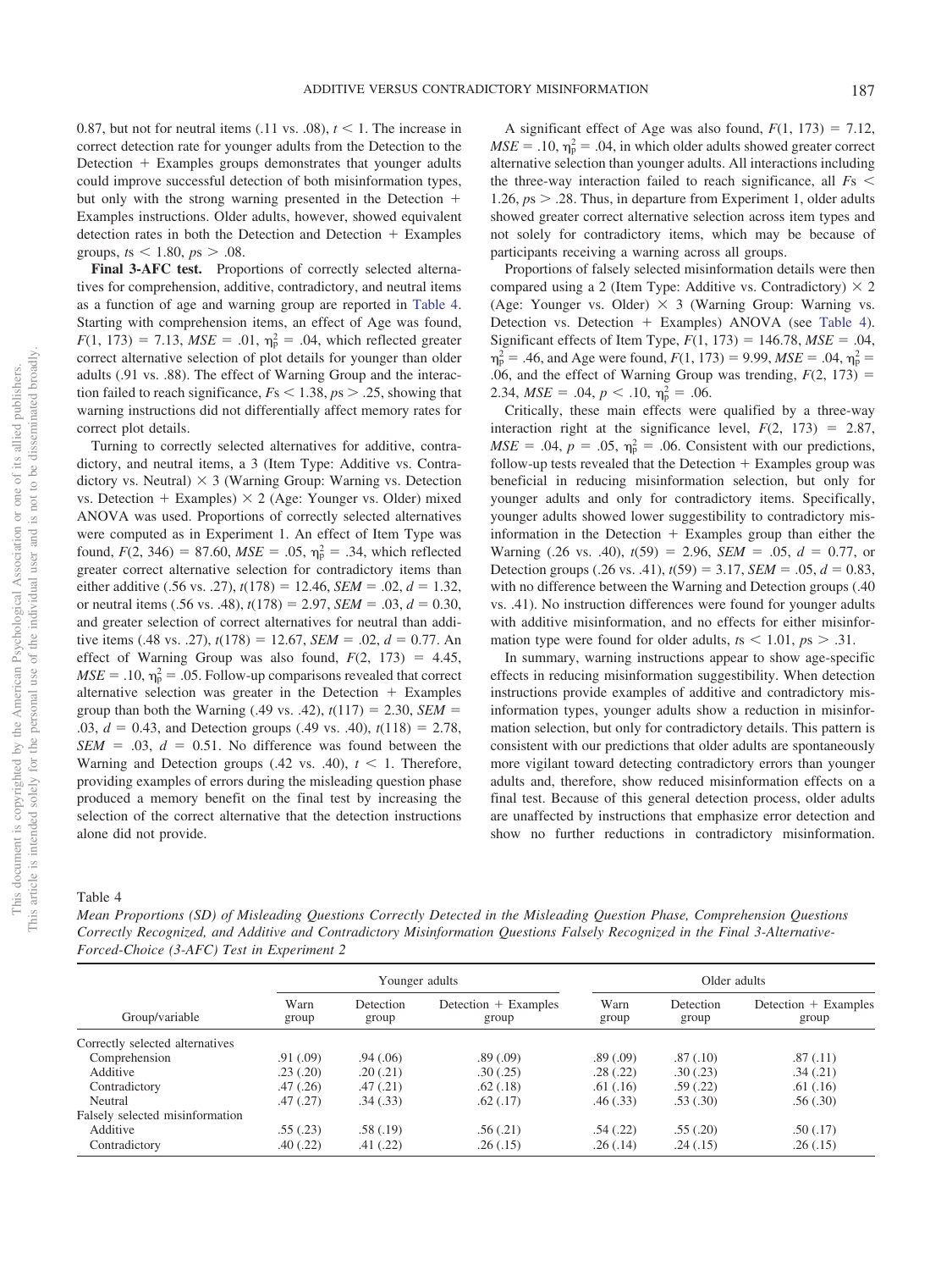Younger adults on the other hand, are less vigilant towards detecting contradictions, but can improve their detection under strong detection instructions. Note that their improvement in the detection of errors and subsequent reduction in suggestibility to contradictory misinformation brings them to the level of older adults' performance on these tasks.

We further conducted a series of analyses comparing misinformation rates on the final test conditionalized as a function of successful and unsuccessful detection on the misleading cuedrecall test. These results closely parallel the unconditionalized results above and have relegated these results and their discussion to [Appendix B.](#page-15-0)

## **General Discussion**

The purpose of our study was to provide a direct comparison between additive and contradictory misinformation types and their suggestibility in younger and older adults. In two experiments, we demonstrated that suggested additive details that supplement an original event were falsely recognized at a greater rate than contradictory details that conflicted with specific details in the original event. This pattern was found in both younger and older adults, demonstrating that the effects of additive misinformation are costly across age groups. We argue that differences in misinformation types reflect a detect-and-reject process whereby discrepancies between contradictory details and those in the original event increase the likelihood that misinformation is subsequently rejected at test (see [Huff, Davis, & Meade, 2013;](#page-11-30) [Loftus, 2005;](#page-11-11) [Tousignant et al., 1986,](#page-12-6) for discussion). The higher rate of additive misinformation provides evidence against the possibility that these supplementary details are more memorable, and in turn, better rejected at test. Thus, qualitative features of how false details impact original event details can influence their later endorsement.

Our comparison of additive and contradictory misinformation effects in younger and older adults was designed to address important limitations reported in other experiments. First, our study statistically compared the two types of misinformation and their magnitude— comparisons absent in previous studies [\(Saunders &](#page-12-3) [Jess, 2010;](#page-12-3) [Tousignant et al., 1986\)](#page-12-6). Second, we were also able to compare misinformation types when their rates were off floor (cf. [Nemeth & Belli, 2006\)](#page-11-14). Finally, and most importantly, we controlled for possible item differences in previous work (e.g., [Saun](#page-12-3)[ders & Jess, 2010\)](#page-12-3) by counterbalancing the specific items used to create additive and contradictory items. Thus, we can have more confidence that differences in additive and contradictory misinformation rates are because of qualitative aspects of how falsely suggested details impacted memory for the original event and not because of the suggestibility of a particular item.

Although younger and older adults were both less susceptible to contradictory versus additive misinformation, older adults showed a *greater* reduction in suggestibility to contradictory misinformation, a finding demonstrating greater accuracy for older adults on an episodic memory task. We suggest that older adults may be spontaneously more vigilant and likely to notice errors during the misleading question phase, possibly because of differences in conscientiousness and, therefore, more likely to reject these errors on the final test. In Experiment 2, we evaluated this possibility by comparing three separate types of warning instructions: A general warning, a warning with instructions to report all detected errors,

and Detection  $+$  Examples instructions that provided specific examples of additive and contradictory misinformation types. We expected that if older adults were spontaneously more vigilant toward error detection, then additional instruction to explicitly detect errors would procure no greater reduction in contradictory misinformation at test. Consistent with our prediction, older adults showed no differences in contradictory misinformation rates across increasing levels of warning and detection instructions, whereas younger adults successfully reduced contradictory misinformation to the same level as older adults following Detection Examples instructions. An interesting find was that additive misinformation was immune to the increasing strength of warning, consistent with the notion that the supplementary nature of additive misinformation is less likely to be detected and rejected at test, even under conditions in which error detection is prioritized.

The use of three different types of warnings in Experiment 2 provides additional information regarding the effectiveness of warnings in misinformation paradigms and how these warnings differentially affect younger and older adults. To our knowledge, our study is the first to compare the effectiveness of increasing strengths of warnings in younger and older adults, though comparisons were not made to a nonwarning control. Therefore, we conducted a series of cross-experimental comparisons between additive and contradictory misinformation types between younger and older adults in Experiment 1 and the warning groups in Experiment 2 to evaluate whether warning and detection instructions were effective at reducing misinformation relative to a nonwarning control. This analysis revealed that, for younger adults, only the Detection  $+$  Examples group reduced misinformation for contradictory items relative to all instructions,  $t_s > 2.96$ ,  $ds >$ 0.76, with all other comparisons being nonsignificant, including those with additive items,  $ts < 1$ . For older adults, there were no differences for either misinformation type across warning instructions, *. Thus, even relative to a nonwarning control, warning* and detection instructions appear to be largely ineffective at reducing misinformation effects, except for younger adults in the Detection + Examples group for contradictory items.

Regarding age-related differences in error detection, our results showed that the strong Detection  $+$  Examples instructions did not reliably increase detection rates for older adults but did lead to an increase in younger adults. As mentioned above, older adults' similar error detection rates in the Detection and Detection + Examples groups and subsequently low suggestibility across all conditions indicate that the low contradictory misinformation rate may be because of their spontaneous monitoring of errors during the misleading question and final test phases. For younger adults, however, successful detection rates under Detection  $+$  Examples instructions did increase, which led to a reduction in contradictory misinformation on the final test. Of course, because participants only reported whether an error was present in a specific sentence, it is unclear whether participants were successfully detecting exact errors or instead fail to remember the original story but do notice a difference in the question. Determining the specific errors that participants detect by having them explicitly report the exact errors they think they found ("it was X, not Y" instead of simply marking "error") in future work could provide additional evidence that participants are rejecting those errors that are initially detected.

Detection instructions in Experiment 2 further allowed for a comparison of the rates of detected errors between misinformation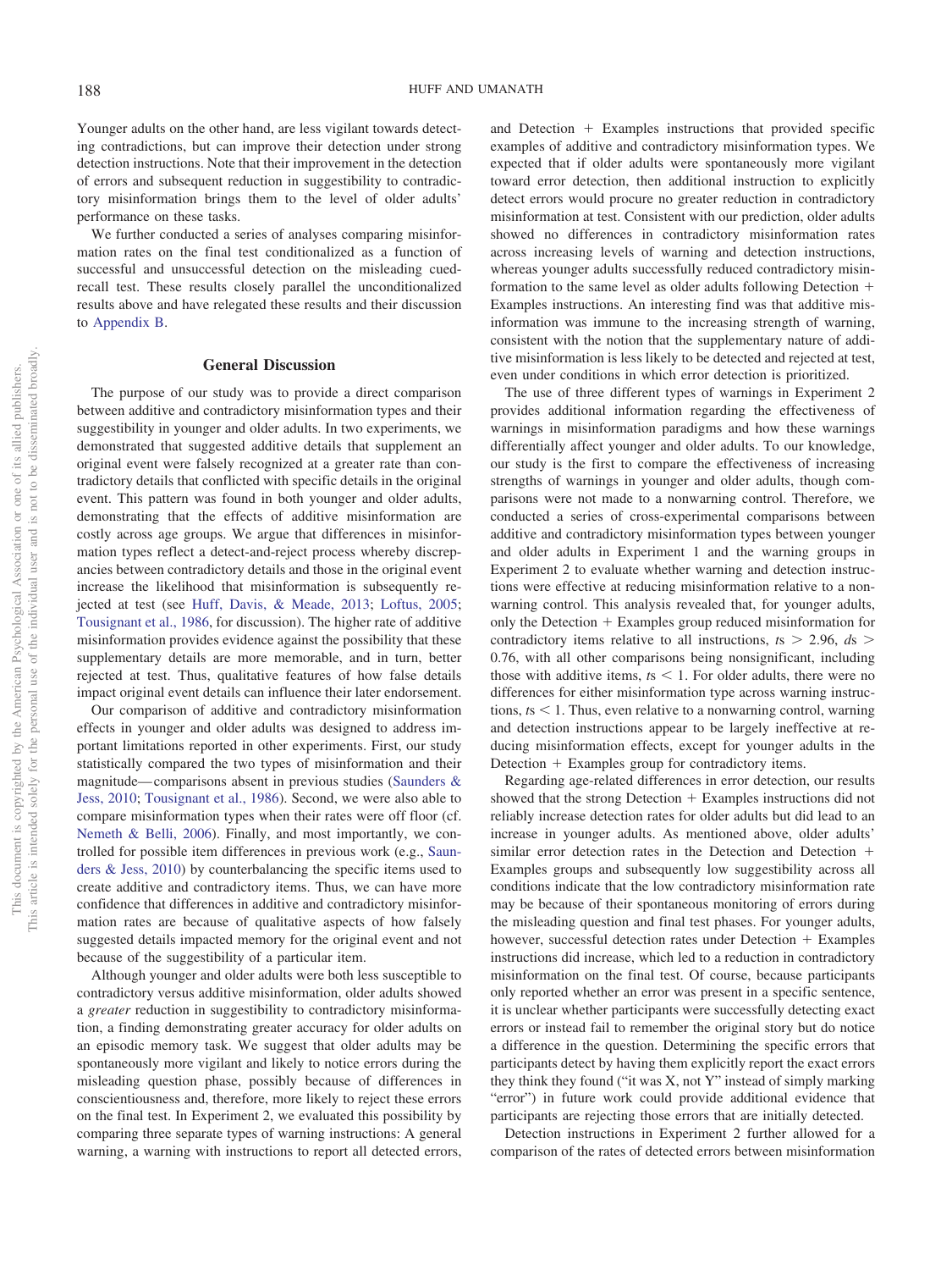types. Across both detection instructions, rates of successful detection of additive and contradictory errors were higher than false alarms to neutral items, though no differences between the two misinformation types were found. The equivalence between misinformation types may appear surprising because (a) discrepancies are more concrete with contradictory items and arguably easier to identify and (b) there is a difference between the types for subsequent suggestibility. One possible reason for this similarity is that the detection instructions themselves did not require that participants specify exact errors they thought were embedded within the questions. It is, therefore, unclear as to whether participants detected the precise error successfully, critical component of the Discrepancy Detection principle [\(Loftus, 2005;](#page-11-11) [Tousignant et al.,](#page-12-6) [1986\)](#page-12-6).

Another possibility is that the task of detecting additive versus contradictory details during the misleading question phase is not all that different. That is, detection of a specific contrast from the original story may not be necessary to detect an error. When a new detail is presented during the misleading question phase, this detail may be just as anomalous to participants regardless of its relationship to details in the original event simply because of its novelty. Thus, the detection of novelty from the suggested details themselves could be the feature that participants are reporting when detecting an error, not because they are noticing a discrepancy with the original event. The results may then suggest that only when the differences are accessible during the final test does one see the effects on suggestibility. For contradictory details, memory for the exposures to (if not the content of) both the original and contradictory details are needed to inoculate against contradictory misinformation. For additive details, however, these details have become familiar and fluent because of recent exposure and come to mind more easily than the memory for a lack of an original detail. Errors then become more likely, and additive misinformation is endorsed at a high rate. Thus, for both types of misinformation, the detection process during the misleading question phase may occur similarly (i.e., detection of novelty), but the *rejection* process on the final test is more difficult for additive than contradictory details. Determining whether the detection process that occurs during the misleading question phase is the same or different processes that is occurring during the final test that is leading to the rejection is an important step for future work.

The misinformation rates found in our experiments are consistent with the notion that misinformation responses reflect a sourcemonitoring error in which participants become confused regarding the correct source of falsely suggested details [\(Lindsay & Johnson,](#page-11-4) [1989\)](#page-11-4). Source confusions can account for both additive and contradictory misinformation effects, though source confusions are less likely for contradictory items as the original event sources are easier to recollect. In general, older adults are more likely to commit source errors [\(Hashtroudi et al., 1989\)](#page-11-24) and struggle with inhibiting irrelevant information [\(Hasher & Zacks, 1988\)](#page-11-16), which may account for the relative increase in misinformation effects generally found in older adults [\(Wylie et al., 2014\)](#page-12-10). In our experiments, however, older adults did not show an increased misinformation effect for either item type. We note that this pattern is not unheard of (e.g., [Holliday et al., 2011;](#page-11-19) [Marche et al., 2002\)](#page-11-20) and may reflect an age-related propensity to spontaneously monitor for suggested errors [\(Schwartz, 2002\)](#page-12-15). This age difference does not appear to be consistent with the either the source-monitoring or

inhibitory deficit accounts. Given that older adults show a reduction in contradictory misinformation, our data suggest that older adults may be better at monitoring for and then rejecting more recently encountered information that is false.

Our experiments also employed an entirely fictional story and primarily used proper nouns as the vehicle for misinformation. The purpose of these materials was simply to equate (by removal) possible age differences in prior knowledge as older adults tend to have more prior knowledge [\(Park, 2000\)](#page-11-31) and rely on it more than younger adults [\(Umanath & Marsh, 2014\)](#page-12-11). In applied scenarios, such as eyewitness events, witnesses are likely accompanied by a degree of prior knowledge that can impact information that is attended to and retrieved. In our paradigm, age differences in schematic information (i.e., knowledge of car accidents or crimes) or other types of knowledge (i.e., facts or vocabulary) could not have affected misinformation responses because suggested items were novel fake facts. Indeed, by eliminating the possibility for use of schematic knowledge, older adults may have been disproportionately encouraged to be more vigilant regarding the accuracy of information to which they were exposed. Systematically examining the accessibility and use of prior knowledge to assist in monitoring for memory accuracy could be fruitful area of research when evaluating age-related differences.

The use of a fictional story may have also led to differences in how participants evaluated information within the story because of how individuals tend to "suspend their disbelief" when reading fictional narrative information. Suspension of disbelief refers to how individuals reduce their monitoring for accuracy to transport themselves into a narrative [\(Green, Garst, & Brock, 2004\)](#page-11-32). In doing so, participants may actually become more susceptible to suggestibility (vs. a nonfictional narrative) because accuracy of information is de-emphasized in favor of immersion in the narrative world. To our knowledge, there has been no study that has evaluated the extent to which younger and older adults suspend (or are able to suspend) their disbelief in such contexts; thus, it is unclear to what extent suspension of disbelief may have influenced age-related differences in suggestibility.

Finally, while our paradigm was not designed to mimic eyewitness scenarios in materials (e.g., narrative vs. crime scene), it does share many of the same elements. First, misinformation tends to be stronger for peripheral details relative to focal plot points (e.g., [Heath & Erickson, 1998;](#page-11-33) [Loftus, 1979\)](#page-11-8), such as our use of names and proper nouns that were not needed to comprehend the narrative. Second, misinformation regarding proper nouns is a likely source in eyewitness scenarios given that names and locations often accompany these events. Names and locations that are supplementary are particularly harmful to memory in younger and older adults, and despite the fact that older adults show impairments in name recognition [\(Barresi, Obler, & Goodglass, 1998\)](#page-10-16), they were not more suggestible to these details. Third, a fictional story mimics narrative information in eyewitness events and fits with other laboratory-based paradigms that have shown misinformation effects using a variety of materials (e.g., slide sequences, videos, etc., see [Zaragoza et al., 2007,](#page-12-1) for review). Finally, our use of a 3-AFC test is likely similar to many of the direct questioning methods used on eyewitnesses. Although there are many benefits to using free-recall type questioning in forensic settings such as the cognitive interview [\(Fisher & Geiselman, 1992\)](#page-10-17), we note that this type of questioning is not practiced universally (e.g., [Brunel & Py,](#page-10-18)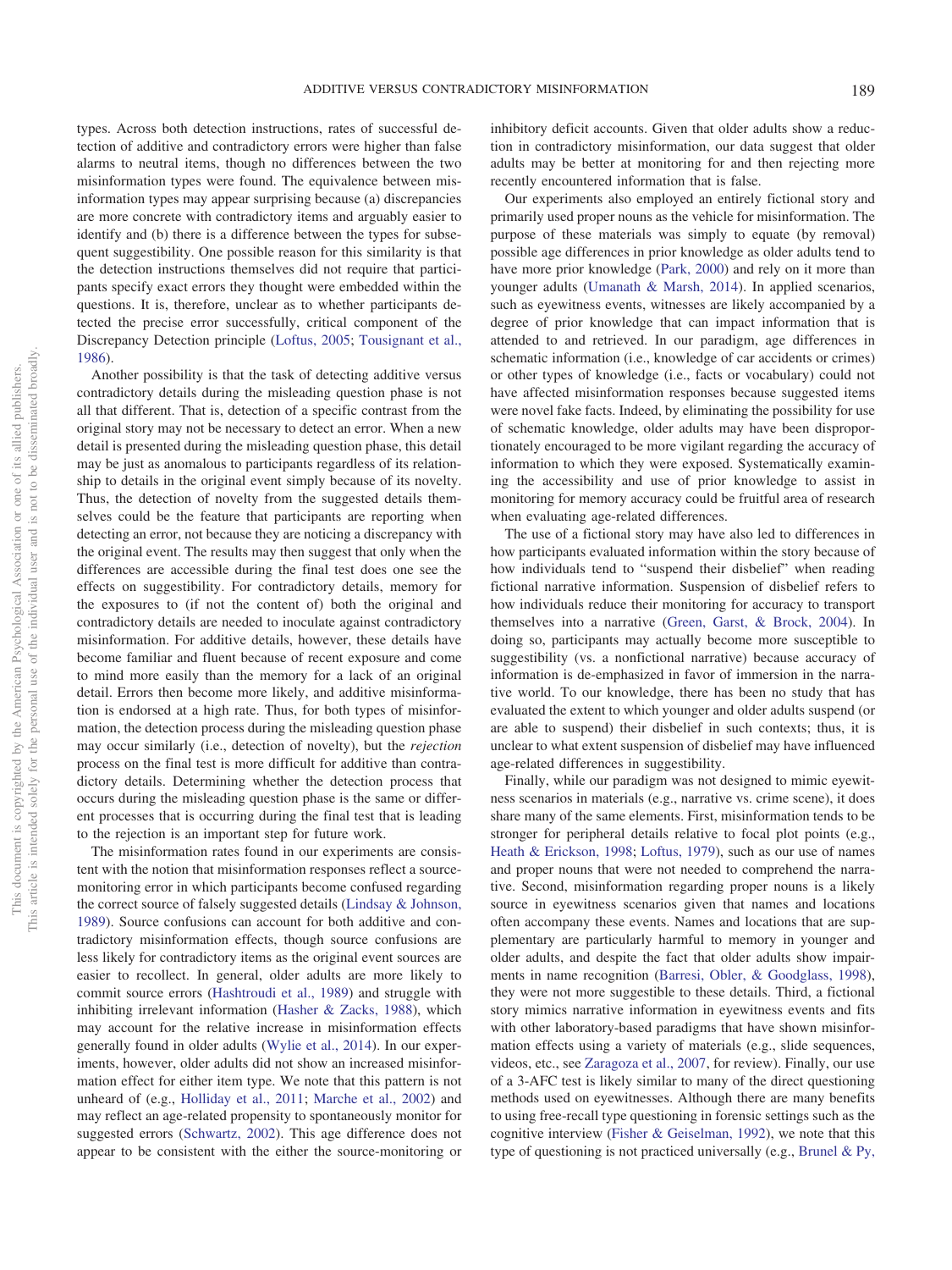[2013;](#page-10-18) [Wells, Memon, & Penrod, 2006\)](#page-12-17) and may leave witnesses with tests/questioning procedures that require discrimination of correct and incorrect information like the 3-AFC. Thus, our paradigm shares many similarities with eyewitness events and laboratory-based paradigms and even offers advantages of using names and locations as misinformation that are often critical details.

#### **Conclusions**

The present study was designed to evaluate misinformation effects in younger and older adults for two fundamentally different types of suggested details—those that are supplementary (i.e., additive) to the original event, and those that are contradictory. The results of the study are noteworthy in that additive details were falsely recognized at a greater rate than contradictory in both age groups. We argue that this difference represents a detect-and-reject process that is more successful for contradictory items whereby participants can detect a memory discrepancy between the original and suggested details at test and select the correct detail. In addition, it was found that, except for younger adults with strong detection instructions, contradictory misinformation was lower for older adults, which may suggest an overall increased vigilance toward the detection of memory discrepancies making older adults more successful rejecting errors at test. Consistent with this possibility, only younger adults could reduce errors caused by contradictory misinformation under conditions designed to encourage error detection. The present experiments, therefore, provide evidence for the detect-and-reject process for contradictory items and show age-related differences in how groups implement error detection processes—processes that provide important information about how memory accuracy can be improved.

More broadly, understanding how strongly and in what ways different types of misinformation affect individuals, both young and old, is becoming more and more critical as people are constantly inundated with information—much of which they may have little to no prior related knowledge of. The finding that additive misinformation is not only more potent than contradictory misinformation but also resistant to heightened monitoring is disconcerting but critical to further understand. Determining whether or not susceptibility to additive misinformation can be reduced will only come from investigating why people are suggestible to it in the first place. Similarly, delving into the mechanisms that drive older adults' reduced suggestibility here to contradictory misinformation with and without any warning or vigilance instructions may allow us to discover ways in which we may reduce suggestibility for everyone. A hint of what might inoculate against suggestibility is seen in the very strong detection instructions with examples condition wherein younger adults were finally able to reduce their susceptibility to at least contradictory misinformation. Future work should be aimed at a deeper understanding of these misinformation types, how suggestibility can be reduced for each, and what we can learn from older adults' reduced suggestibility to benefit everyone.

#### **References**

<span id="page-10-5"></span>Balota, D. A., Dolan, P. O., & Duchek, J. M. (2000). Memory changes in healthy young and older adults. In E. Tulving & F. Craik (Eds.), *Oxford handbook of memory* (pp. 395– 410). Oxford, UK: Oxford University Press.

- <span id="page-10-16"></span>Barresi, B. A., Obler, L. K., & Goodglass, H. (1998). Dissociation between proper name and common noun learning. *Brain and Cognition, 37,* 21–23.
- <span id="page-10-10"></span>Berger, S. A., Hall, L. K., & Bahrick, H. P. (1999). Stabilizing access to marginal and submarginal knowledge. *Journal of Experimental Psychology: Applied, 5,* 438 – 447. <http://dx.doi.org/10.1037/1076-898X.5.4.438>
- <span id="page-10-15"></span>Blank, H., & Launay, C. (2014). How to protect eyewitness memory against the misinformation effect: A meta-analysis of post-warning studies. *Journal of Applied Research in Memory & Cognition, 3,* 77– 88. <http://dx.doi.org/10.1016/j.jarmac.2014.03.005>
- <span id="page-10-18"></span>Brunel, M., & Py, J. (2013). Questioning the acceptability of the cognitive interview to improve its use. *L'Année Psychologique, 113,* 427– 458. <http://dx.doi.org/10.4074/S0003503313003059>
- <span id="page-10-1"></span>Chambers, K. L., & Zaragoza, M. S. (2001). Intended and unintended effects of explicit warnings on eyewitness suggestibility: Evidence from source identification tests. Memory & Cognition, 29, 1120-1129. [http://](http://dx.doi.org/10.3758/BF03206381) [dx.doi.org/10.3758/BF03206381](http://dx.doi.org/10.3758/BF03206381)
- <span id="page-10-6"></span>Cohen, G., & Faulkner, D. (1989). Age differences in source forgetting: Effects on reality monitoring and on eyewitness testimony. *Psychology and Aging, 4,* 10 –17. <http://dx.doi.org/10.1037/0882-7974.4.1.10>
- <span id="page-10-13"></span>Costa, P. T., & McCrae, R. R. (1992). *Revised NEO Personality Inventory (NEO-PI-R) and the NEO Five-Factory Inventory (NEO-FFI) Professional Manual*. Odessa, FL: Psychological Assessment Resources.
- <span id="page-10-7"></span>Coxon, P., & Valentine, T. (1997). The effects of age on eyewitness on the accuracy and suggestibility of their testimony. *Applied Cognitive Psychology, 11,* 415– 430. [http://dx.doi.org/10.1002/\(SICI\)1099-0720](http://dx.doi.org/10.1002/%28SICI%291099-0720%28199710%2911:5%3C415::AID-ACP469%3E3.0.CO;2-A) (199710)11:5<[415::AID-ACP469](http://dx.doi.org/10.1002/%28SICI%291099-0720%28199710%2911:5%3C415::AID-ACP469%3E3.0.CO;2-A)>3.0.CO;2-A
- <span id="page-10-11"></span>Craik, F. I. M. (1986). A functional account of age differences in memory. In F. Klix & H. Hagendorf (Eds.), *Human memory and cognitive capabilities* (pp. 409 – 422). Amsterdam, the Netherlands: Elsevier.
- <span id="page-10-0"></span>Craik, F. I., & Lockhart, R. S. (1972). Levels of processing: A framework for memory research. *Journal of Verbal Learning and Verbal Behavior, 11,* 671– 684. [http://dx.doi.org/10.1016/S0022-5371\(72\)80001-X](http://dx.doi.org/10.1016/S0022-5371%2872%2980001-X)
- <span id="page-10-2"></span>Davis, D., & Loftus, E. F. (2007). Internal and external sources of misinformation in adult witness memory. In M. P. Toglia, J. D. Read, D. F. Ross, & R. C. L. Lindsay (Eds.), *The handbook of eyewitness psychology: Volume I*. *Memory for events* (pp. 195–237). Mahwah, NJ: Erlbaum.
- <span id="page-10-8"></span>Dodson, C. S., & Krueger, L. E. (2006). I misremember it well: Why older adults are unreliable eyewitnesses. *Psychonomic Bulletin & Review, 13,* 770 –775. <http://dx.doi.org/10.3758/BF03193995>
- <span id="page-10-12"></span>Donnellan, M. B., & Lucas, R. E. (2008). Age differences in the Big Five across the life span: Evidence from two national samples. *Psychology and Aging, 23,* 558 –566. <http://dx.doi.org/10.1037/a0012897>
- <span id="page-10-14"></span>Eakin, D. K., Schreiber, T. A., & Sergent-Marshall, S. (2003). Misinformation effects in eyewitness memory: The presence and absence of memory impairment as a function of warning and misinformation accessibility. *Journal of Experimental Psychology: Learning, Memory, and Cognition, 29,* 813– 825. [http://dx.doi.org/10.1037/0278-7393.29.5](http://dx.doi.org/10.1037/0278-7393.29.5.813) [.813](http://dx.doi.org/10.1037/0278-7393.29.5.813)
- <span id="page-10-3"></span>Ecker, U. K. H., Lewandowsky, S., Swire, B., & Chang, D. (2011). Correcting false information in memory: Manipulating the strength of misinformation encoding and its retraction. *Psychonomic Bulletin & Review, 18,* 570 –578. <http://dx.doi.org/10.3758/s13423-011-0065-1>
- <span id="page-10-17"></span>Fisher, R. P., & Geiselman, R. E. (1992). *Memory enhancing techniques for investigative interviewing: The cognitive interview*. Springfield, England: Charles C Thomas.
- <span id="page-10-4"></span>Frost, P. (2000). The quality of false memory over time: Is memory for misinformation "remembered" or "known"? *Psychonomic Bulletin & Review, 7,* 531–536. <http://dx.doi.org/10.3758/BF03214367>
- <span id="page-10-9"></span>Gabbert, F., Memon, A., Allan, K., & Wright, D. B. (2004). Say it to my face: Examining the effects of socially encountered misinformation. *Legal and Criminological Psychology, 9,* 215–227. [http://dx.doi.org/10](http://dx.doi.org/10.1348/1355325041719428) [.1348/1355325041719428](http://dx.doi.org/10.1348/1355325041719428)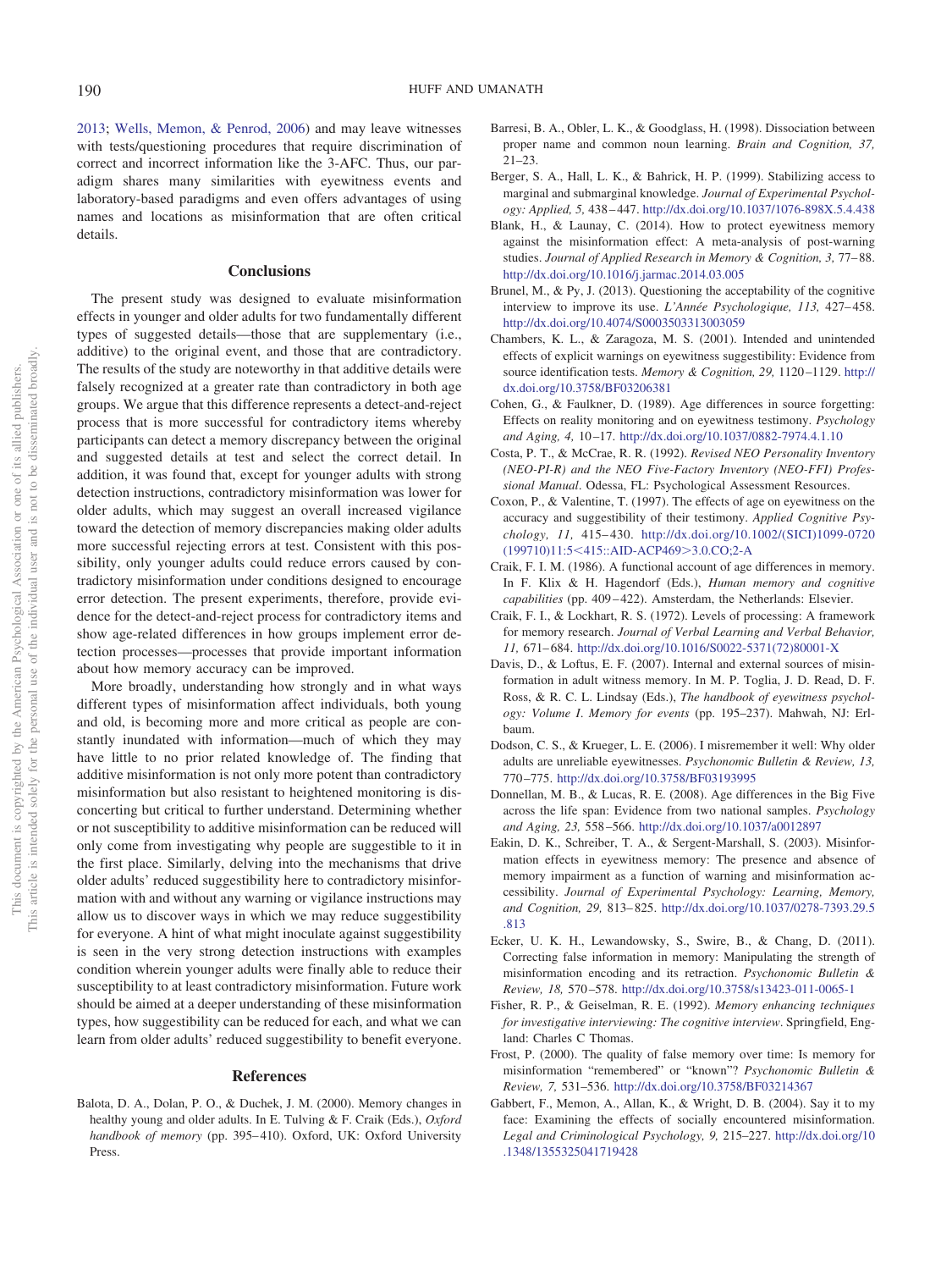- <span id="page-11-12"></span>Gallo, D. A. (2004). Using recall to reduce false recognition: Diagnostic and disqualifying monitoring. *Journal of Experimental Psychology: Learning, Memory, and Cognition, 30,* 120 –128. [http://dx.doi.org/10.1037/0278-7393](http://dx.doi.org/10.1037/0278-7393.30.1.120) [.30.1.120](http://dx.doi.org/10.1037/0278-7393.30.1.120)
- <span id="page-11-13"></span>Gallo, D. A. (2013). Retrieval expectations affect false recollection: Insights from a criterial recollection task. *Current Directions in Psychological Science, 22,* 316 –323. [http://dx.doi.org/10.1177/0963721413](http://dx.doi.org/10.1177/0963721413481472) [481472](http://dx.doi.org/10.1177/0963721413481472)
- <span id="page-11-32"></span>Green, M. C., Garst, J., & Brock, T. L. (2004). The power of fiction: Determinants and boundaries. In L. J. Shrum (Ed.), *The psychology of entertainment media: Blurring the lines between entertainment and persuation* (pp. 161–176). Muhwah, NJ: Erlbaum.
- <span id="page-11-22"></span>Hamm, V. P., & Hasher, L. (1992). Age and the availability of inferences. *Psychology and Aging, 7,* 56 – 64. [http://dx.doi.org/10.1037/0882-7974](http://dx.doi.org/10.1037/0882-7974.7.1.56) [.7.1.56](http://dx.doi.org/10.1037/0882-7974.7.1.56)
- <span id="page-11-16"></span>Hasher, L., & Zacks, R. T. (1988). Working memory, comprehension, and aging: A review and a new view. In G. H. Bower (Ed.), *The psychology of learning and motivation* (Vol. 22, pp. 193–225). New York, NY: Academic Press. [http://dx.doi.org/10.1016/S0079-7421\(08\)60041-9](http://dx.doi.org/10.1016/S0079-7421%2808%2960041-9)
- <span id="page-11-24"></span>Hashtroudi, S., Johnson, M. K., & Chrosniak, L. D. (1989). Aging and source monitoring. *Psychology and Aging, 4,* 106 –112. [http://dx.doi.org/](http://dx.doi.org/10.1037/0882-7974.4.1.106) [10.1037/0882-7974.4.1.106](http://dx.doi.org/10.1037/0882-7974.4.1.106)
- <span id="page-11-15"></span>Healey, M. K., & Kahana, M. J. (2016). A four-component model of age-related memory change. *Psychological Review, 123,* 23– 69. [http://](http://dx.doi.org/10.1037/rev0000015) [dx.doi.org/10.1037/rev0000015](http://dx.doi.org/10.1037/rev0000015)
- <span id="page-11-33"></span>Heath, W. P., & Erickson, J. R. (1998). Memory for central and peripheral actions and props after varied post-event presentation. *Legal and Criminological Psychology, 3,* 321–346. [http://dx.doi.org/10.1111/j.2044-](http://dx.doi.org/10.1111/j.2044-8333.1998.tb00369.x) [8333.1998.tb00369.x](http://dx.doi.org/10.1111/j.2044-8333.1998.tb00369.x)
- <span id="page-11-17"></span>Henkel, L. A., Johnson, M. K., & De Leonardis, D. M. (1998). Aging and source monitoring: Cognitive processes and neuropsychological correlates. *Journal of Experimental Psychology: General, 127,* 251–268. <http://dx.doi.org/10.1037/0096-3445.127.3.251>
- <span id="page-11-19"></span>Holliday, R. E., Humphries, J. E., Milne, R., Memon, A., Houlder, L., Lyons, A., & Bull, R. (2011). Reducing misinformation effects in older adults with cognitive interview mnemonics. *Psychology and Aging, 27,* 1191–1203. <http://dx.doi.org/10.1037/a0022031>
- <span id="page-11-0"></span>Huff, M. J., & Bodner, G. E. (2013). When does memory monitoring succeed versus fail? Comparing item-specific and relational encoding in the DRM paradigm. *Journal of Experimental Psychology: Learning, Memory, and Cognition, 39,* 1246 –1256. [http://dx.doi.org/10.1037/a00](http://dx.doi.org/10.1037/a0031338) [31338](http://dx.doi.org/10.1037/a0031338)
- <span id="page-11-30"></span>Huff, M. J., Davis, S. D., & Meade, M. L. (2013). The effects of initial testing on false recall and false recognition in the social contagion of memory paradigm. *Memory & Cognition, 41,* 820 – 831. [http://dx.doi](http://dx.doi.org/10.3758/s13421-013-0299-4) [.org/10.3758/s13421-013-0299-4](http://dx.doi.org/10.3758/s13421-013-0299-4)
- <span id="page-11-3"></span>Huff, M. J., Meade, M. L., & Hutchison, K. A. (2011). Age-related differences in guessing on free and forced recall tests. *Memory, 19,* 317–330. <http://dx.doi.org/10.1080/09658211.2011.568494>
- <span id="page-11-1"></span>Hunt, R. R., & Worthen, J. B. (2006). *Distinctiveness and memory*. New York, NY: Oxford University Press. [http://dx.doi.org/10.1093/acprof:](http://dx.doi.org/10.1093/acprof:oso/9780195169669.001.0001) [oso/9780195169669.001.0001](http://dx.doi.org/10.1093/acprof:oso/9780195169669.001.0001)
- <span id="page-11-27"></span>Jackson, J. D., & Balota, D. A. (2012). Mind-wandering in younger and older adults: Converging evidence from the sustained attention to response task and reading for comprehension. *Psychology and Aging, 27,* 106 –119. <http://dx.doi.org/10.1037/a0023933>
- <span id="page-11-28"></span>Jetton, T. L., & Alexander, P. A. (1997). Instructional importance: What teachers value and what students learn. *Reading Research Quarterly, 32,* 290 –308. <http://dx.doi.org/10.1598/RRQ.32.3.4>
- <span id="page-11-7"></span>Johnson, H. M., & Seifert, C. M. (1994). Sources of the continued influence effect: When misinformation in memory affects later inferences. *Journal of Experimental Psychology: Learning, Memory, and Cognition, 20,* 1420 –1436. <http://dx.doi.org/10.1037/0278-7393.20.6.1420>
- <span id="page-11-4"></span>Lindsay, D. S., & Johnson, M. K. (1989). The eyewitness suggestibility effect and memory for source. *Memory & Cognition, 17,* 349 –358. <http://dx.doi.org/10.3758/BF03198473>
- <span id="page-11-9"></span>Loftus, E. F. (1975). Leading questions and the eyewitness report. *Cognitive Psychology, 7,* 560 –572. [http://dx.doi.org/10.1016/0010-0285](http://dx.doi.org/10.1016/0010-0285%2875%2990023-7) [\(75\)90023-7](http://dx.doi.org/10.1016/0010-0285%2875%2990023-7)
- <span id="page-11-8"></span>Loftus, E. F. (1979). Reactions to blatantly contradictory information. *Memory & Cognition, 7,* 368 –374. [http://dx.doi.org/10.3758/BF031](http://dx.doi.org/10.3758/BF03196941) [96941](http://dx.doi.org/10.3758/BF03196941)
- <span id="page-11-11"></span>Loftus, E. F. (2005). Planting misinformation in the human mind: A 30-year investigation of the malleability of memory. *Learning & Memory, 12,* 361–366. <http://dx.doi.org/10.1101/lm.94705>
- <span id="page-11-18"></span>Loftus, E. F., Levidow, B., & Duensing, S. (1992). Who remembers best? Individual differences in memory for events that occurred in a science museum. *Applied Cognitive Psychology, 6,* 93–107. [http://dx.doi.org/10](http://dx.doi.org/10.1002/acp.2350060202) [.1002/acp.2350060202](http://dx.doi.org/10.1002/acp.2350060202)
- <span id="page-11-5"></span>Loftus, E. F., Miller, D. G., & Burns, H. J. (1978). Semantic integration of verbal information into a visual memory. *Journal of Experimental Psychology: Human Learning and Memory, 4,* 19 –31. [http://dx.doi.org/10](http://dx.doi.org/10.1037/0278-7393.4.1.19) [.1037/0278-7393.4.1.19](http://dx.doi.org/10.1037/0278-7393.4.1.19)
- <span id="page-11-25"></span>MacKay, D. G., Abrams, L., & Pedroza, M. J. (1999). Aging on the input versus output side: Theoretical implications of age-linked asymmetries between detecting versus retrieving orthographic information. *Psychology and Aging, 14,* 3–17. [http://dx.doi.org/10.1037/](http://dx.doi.org/10.1037/0882-7974.14.1.3) [0882-7974.14.1.3](http://dx.doi.org/10.1037/0882-7974.14.1.3)
- <span id="page-11-20"></span>Marche, T. A., Jordan, J. J., & Owre, K. P. (2002). Younger adults can be more suggestible than older adults: The influence of learning differences on misinformation reporting. *Canadian Journal on Aging, 21,* 85–93. <http://dx.doi.org/10.1017/S0714980800000660>
- <span id="page-11-23"></span>Marsh, E. J. (2004). Story stimuli for creating false beliefs about the world. *Behavioral Research Methods, Instruments & Computers, 36,* 650 – 655.
- <span id="page-11-29"></span>McCrudden, M. T., Magliano, J. P., & Schraw, G. (2010). Exploring how relevance instructions affect personal reading intentions, reading goals and text processing: A mixed methods study. *Contemporary Educational Psychology, 35,* 229 –241. [http://dx.doi.org/10.1016/j.cedpsych](http://dx.doi.org/10.1016/j.cedpsych.2009.12.001) [.2009.12.001](http://dx.doi.org/10.1016/j.cedpsych.2009.12.001)
- <span id="page-11-10"></span>Meade, M. L., & Roediger, H. L., III. (2002). Explorations in the social contagion of memory. *Memory & Cognition, 30,* 995–1009. [http://dx](http://dx.doi.org/10.3758/BF03194318) [.doi.org/10.3758/BF03194318](http://dx.doi.org/10.3758/BF03194318)
- <span id="page-11-6"></span>Mueller-Johnson, K., & Ceci, S. J. (2004). Memory and suggestibility in older adults: Live event participation and repeated interview. *Applied Cognitive Psychology, 18,* 1109 –1127. [http://dx.doi.org/10.1002/acp](http://dx.doi.org/10.1002/acp.1078) [.1078](http://dx.doi.org/10.1002/acp.1078)
- <span id="page-11-14"></span>Nemeth, R. J., & Belli, R. F. (2006). The influence of schematic knowledge on contradictory versus additive misinformation: False memory for typical and atypical items. *Applied Cognitive Psychology, 20,* 563–573. <http://dx.doi.org/10.1002/acp.1207>
- <span id="page-11-31"></span>Park, D. C. (2000). The basic mechanisms accounting for age-related decline in cognitive function. In D. C. Park & N. Schwarz (Eds.), *Cognitive aging: A primer* (pp. 3–21). Philadelphia, PA: Psychology Press.
- <span id="page-11-26"></span>Rabbitt, P. (1979). How old and young subjects monitor and control responses for accuracy and speed. *British Journal of Psychology, 70,* 305–311. <http://dx.doi.org/10.1111/j.2044-8295.1979.tb01687.x>
- <span id="page-11-21"></span>Roediger, H. L., III, & Geraci, L. (2007). Aging and the misinformation effect: A neuropsychological analysis. *Journal of Experimental Psychology: Learning, Memory, and Cognition, 33,* 321–334. [http://dx.doi.org/](http://dx.doi.org/10.1037/0278-7393.33.2.321) [10.1037/0278-7393.33.2.321](http://dx.doi.org/10.1037/0278-7393.33.2.321)
- <span id="page-11-2"></span>Roediger, H. L., III, & Karpicke, J. D. (2006). The power of testing memory: Basic research and implications of educational practice. *Perspectives on Psychological Science, 1,* 181–210. [http://dx.doi.org/10](http://dx.doi.org/10.1111/j.1745-6916.2006.00012.x) [.1111/j.1745-6916.2006.00012.x](http://dx.doi.org/10.1111/j.1745-6916.2006.00012.x)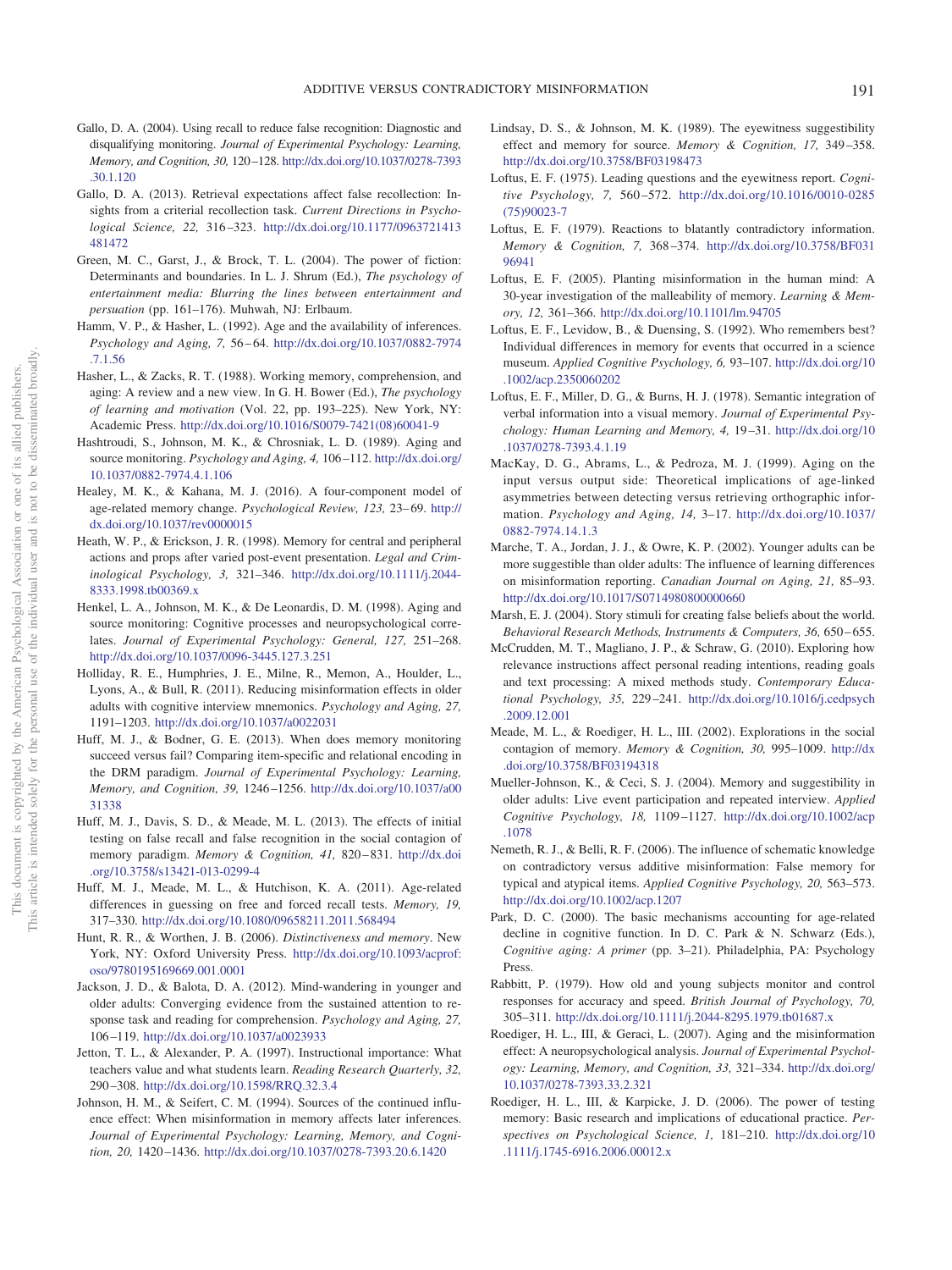- <span id="page-12-7"></span>Roediger, H. L., III, Meade, M. L., & Bergman, E. T. (2001). Social contagion of memory. *Psychonomic Bulletin & Review, 8,* 365–371. <http://dx.doi.org/10.3758/BF03196174>
- <span id="page-12-9"></span>Ross, M., Spencer, S. J., Blatz, C. W., & Restorick, E. (2008). Collaboration reduces the frequency of false memories in older and younger adults. *Psychology and Aging, 23,* 85–92. [http://dx.doi.org/10.1037/0882-7974.23](http://dx.doi.org/10.1037/0882-7974.23.1.85) [.1.85](http://dx.doi.org/10.1037/0882-7974.23.1.85)
- <span id="page-12-3"></span>Saunders, J., & Jess, A. (2010). The effects of age on remembering and knowing misinformation. *Memory, 18,* 1–11. [http://dx.doi.org/10.1080/](http://dx.doi.org/10.1080/09658210903376268) [09658210903376268](http://dx.doi.org/10.1080/09658210903376268)
- <span id="page-12-4"></span>Schacter, D. L., Koutstaal, W., Johnson, M. K., Gross, M. S., & Angell, K. E. (1997). False recollection induced by photographs: A comparison of older and younger adults. *Psychology and Aging, 12,* 203–215. <http://dx.doi.org/10.1037/0882-7974.12.2.203>
- <span id="page-12-12"></span>Schneider, W., Eschman, A., & Zuccolotto, A. (2002). *E-prime reference guide*. Pittsburg, PA: Psychology Software Tools, Inc.
- <span id="page-12-15"></span>Schwartz, B. L. (2002). *Tip-of-the-tongue states: Phenomenology, mechanism, and lexical retrieval*. Mahwah, NJ: Erlbaum.
- <span id="page-12-5"></span>Sutherland, R., & Hayne, H. (2001). The effect of postevent information on adults' eyewitness reports. *Applied Cognitive Psychology, 15,* 249 –263. <http://dx.doi.org/10.1002/acp.700>
- <span id="page-12-2"></span>Takarangi, M. K. T., Parker, S., & Garry, M. (2006). Modernising the misinformation effect: The development of a new stimulus set. *Applied Cognitive Psychology, 20,* 583–590. <http://dx.doi.org/10.1002/acp.1209>
- <span id="page-12-6"></span>Tousignant, J. P., Hall, D., & Loftus, E. F. (1986). Discrepancy detection and vulnerability to misleading postevent information. *Memory & Cognition, 14,* 329 –338. <http://dx.doi.org/10.3758/BF03202511>
- <span id="page-12-13"></span>Turgeon, M., Wing, A. M., & Taylor, L. W. (2011). Timing and aging: Slowing of fastest regular tapping rate with preserved timing error detection and correction. *Psychology and Aging, 26, 150–161*. [http://dx](http://dx.doi.org/10.1037/a0020606) [.doi.org/10.1037/a0020606](http://dx.doi.org/10.1037/a0020606)
- <span id="page-12-14"></span>Umanath, S., & Marsh, E. J. (2012). Aging and the memorial consequences of catching contradictions with prior knowledge. *Psychology and Aging, 27,* 1033–1038. <http://dx.doi.org/10.1037/a0027242>
- <span id="page-12-11"></span>Umanath, S., & Marsh, E. J. (2014). Understanding how prior knowledge influences memory in older adults. *Perspectives on Psychological Science, 9,* 408 – 426. <http://dx.doi.org/10.1177/1745691614535933>
- <span id="page-12-8"></span>Wahlheim, C. N., & Huff, M. J. (2015). Age differences in the focus of retrieval: Evidence from dual-list free recall. *Psychology and Aging, 30,* 768 –780. <http://dx.doi.org/10.1037/pag0000049>
- <span id="page-12-17"></span>Wells, G. L., Memon, A., & Penrod, S. D. (2006). Eyewitness evidence: Improving its probative value. *Psychological Science in the Public Interest, 7,* 45–75. <http://dx.doi.org/10.1111/j.1529-1006.2006.00027.x>
- <span id="page-12-16"></span>Wright, D. B. (1993). Misinformation and warnings in eyewitness testimony: A new testing procedure to differentiate explanations. *Memory, 1,* 153–166. <http://dx.doi.org/10.1080/09658219308258229>
- <span id="page-12-10"></span>Wylie, L. E., Patihis, L., McCullen, L. L., Davis, D., Brank, E. M., Loftus, E. F., & Bornstein, B. H. (2014). Misinformation effects in older adults versus younger adults: A meta-analysis and review. In M. P. Toglia, D. F. Ross, J. Pozzulo, & E. Pica (Eds.), *The elderly eyewitness in court* (pp. 38-66). New York, NY: Psychology Press.
- <span id="page-12-1"></span>Zaragoza, M. S., Belli, R. F., & Payment, K. E. (2007). Misinformation effects and the suggestibility of Eyewitness Memory. In M. Gary & H. Hayne (Eds.), *Do justice and let the sky fall: Elizabeth Loftus and her contributions to science, law, and academic freedom* (pp. 35–63). Mahwah, NJ: Erlbaum.
- <span id="page-12-0"></span>Zaragoza, M. S., Lane, S. M., Ackil, J. K., & Chambers, K. L. (1997). Confusing real and suggested memories: Source monitoring and eyewitness suggestibility. In N. Stein, P. A. Ornstein, B. Tversky, & C. Brainerd (Eds.), *Memory for everyday and emotional events* (pp. 401– 428). Mahwah, NJ: Erlbaum.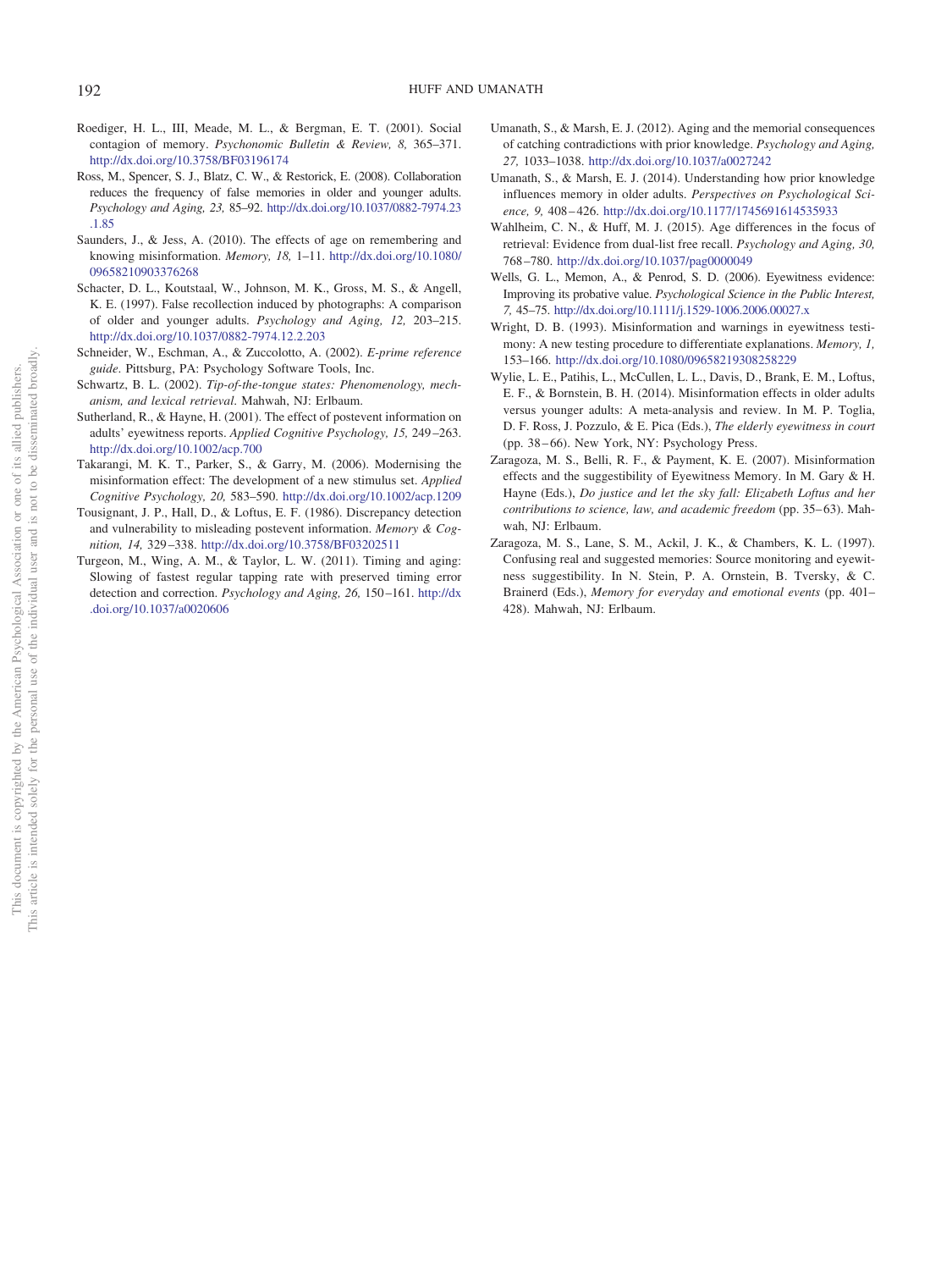# <span id="page-13-0"></span>**Appendix A**

# **Fictional Story Used in Experiments 1 and 2**

*"The Art Thief" fictional story adapted from [Marsh \(2004\)](#page-11-23) with misinformation items in parentheses.*

People are always asking you questions like "How are you?" or "Having a nice day?" for which they do not really want the real answers. Instead they want stock, short, acceptable answers.

I'm sitting in this seedy little bar near (Bumbaru Palace/Simfara Palace), the palace in Zambari where the Monarch of Konkali lives, and you've just asked me why I've chosen to hang out in this particular bar. I cannot just answer "Because it's close to my hostel" or "because they have the best (Modicum/Venton) burgers, the kind made from aged deer meat", because neither is true and there's a story to be told...I meet people wherever I go—at parties, on planes, in bookstores. I get some great stories that way. Not to brag, but I once even met the cousin of the guy whose next door neighbor was friends with (Charles Tomelroy/Charles Greene) the man who created the "Barney the Alley Cat" comic strip.

And, believe it or not, I shared a beer with a great-great-greatgrandson of (the DeWhits/Keatings) the New England family who had the famous feud with the VanPattersons.

But nothing compares to the story I'm about to tell you—it's about a guy I met last year when I was here in Zambari for spring break, after a stop-over at (the Widow's Cliff/Tavern of Eternity), the famous prehistoric structure on the Devil's Coast. So I wandered into this little hole-in-the-wall kind of bar, because I was lost, and I wanted someplace to read my guidebook away from the pickpockets. I sat down next to this kinda scruffy looking guy who had obviously had way too much to drink, and he just started talking!

"Ah, my friend, the city! The lights! The people! My American friend, can you believe we are in Zambari? I just came from a fairly impressive city, (Alondaro/Constanago) the capital of Twonkali— but compared to this—nothing!"

I glanced over at the guy, it was dark in the bar, like it is today. I couldn't really see him, and frankly, I was not very interested in what he had to say. Why would I want to talk to an American in Zambari? A drunk, old American who looked like he hadn't showered in a few days? Especially because he looked remarkably like (Rafiki/Taruba) the former dictator of Adonia.

I was not in the mood. The guy caught my glance.

"So, little American, you think I am nothing but a silly, pathetic tourist? You look at me like I'm (Kintu/Shama) a legendary two-headed horse from Indian mythology! No, you are the tourist—you are a student, correct? Well, listen to me, and you can learn a thing or two."

I glanced around the bar, thinking maybe I should switch to the only open seat I could see, but just then, a lady entered the bar. My sense of (Cavaldry/Paprin) the ancient code of ethics practiced by kings and emperors, wouldn't let me expose a woman to this crazy old American. I braced myself and felt like just by staying put, I was (Olloeus/Omicon) the man in Eskimo mythology that rescues the magic harp from the sea dragon. Who knew what this guy was going to say next? It wouldn't have surprised me if he tried to tell me that he was (Sir Vansplaken/Sir Amants) the leading general of the Resistance, come back to life.

"So, what do you do?" he asked me.

"Is your daddy paying for your trip? Do you ever make any money for yourself? Do you ever live dangerously, or do you just go to all the tourist sites and check things off your itinerary?"

He polished off another vodka shot and banged his glass down onto the bar. I decided that maybe if I just ignored him he'd stop talking, and meanwhile I'd just look up things in my guidebook while finishing my drink.

Earlier, I had noticed a page or two about how the Campaigns of (Frederick/Teutonic) Expansion, wars waged by the "German Colonials" had influenced life in Zambari and was eager to find out more. This was when I realized I had accidentally swapped my guidebook for a book by (J. R. Duke/J. R. McCormick) the author of "The Kavanaugh Adventures." Since I didn't have my guidebook to hide behind, I resigned myself to listening to what the old American had to say.

"Me, I am an art connoisseur. I am like the Angelican warrior who met his death because of his vulnerable arm; art is my arm. I do whatever it takes to get myself pretty, interesting paintings. Once I even ended up with (amilinosis/syndaria) the sailor's disease that results from a deficiency in beta carotene, in pursuit of a painting— do not ask me how. Once I get them, I appreciate them fully, unlike all those silly people who go to the museums just because they feel like they should. And, you know, I want to be the first at something like (John Anderson/John Reynolds) the first person to set foot in Tanzania. Or, do something really special like (Alfred Yates/Alfred Roberts) the person who proposed the Theory of Maladaptability. Well, except I intend to be infamous instead...

"You have heard of the disappearance of the original clothes pin (Matthew Delbason/Matthew Vankirk) that was invented? A little outside of my traditional art taste but it looks so nice by my fireplace, really gives the room that vintage look . . . you look uneasy, my friend. Do not worry. I am not a thief. I am not about to pick your pocket. What, you compare me to a swindler who convinces an old man that he's selling him (Oswald/Victor) King Gregory's shield?"

Definitely crazy, I decided. Just my luck, to meet a crazy American in Zambari.

"But what is the most beautiful painting of them all? (Andrew Carlton's/Andrew Moore's) Monticello: Home of Jefferson, of course, and that is why I must have it for my home."

He laughed at my look of disbelief.

"You don't believe me? But you see, it was surprisingly simple. There are natural tunnels under the museum. I just dug into one of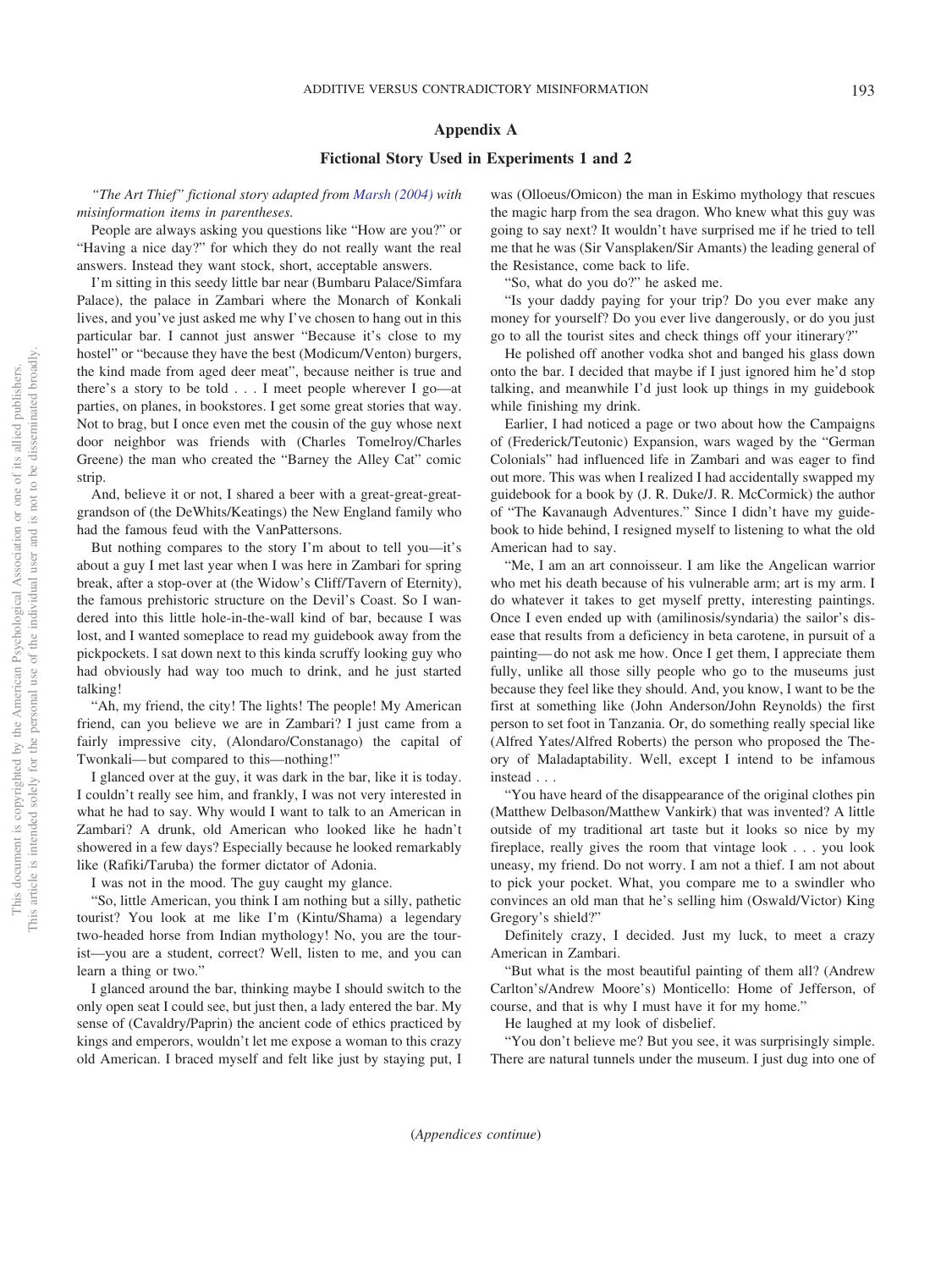them from the basement of a nearby building. The hard part, my friend, was getting the painting off the wall. What made it all possible, though, was that no one believed that anyone would ever try to steal the Monticello—and when people assume something is impossible, they are bound to overlook something. It's the same basic principle that got (Florence/Gwendolyn) the nymph who got caught in a golden net by a young woodsman—she thought she would never be caught!"

The drunkard paused and considered me.

"You want to make some real money? By yourself?"

He leaned closer and whispered into my ear. His breath was foul.

"See what I will give you if you help me . . ." with that, he reached into his pocket and produced a blue stone, which glistened even in the dim light of the bar. It was as big as a (Gesmetite/ Sinaium) the legendary jewel from which people can see their future.

"It's a sapphire."

I think he misinterpreted my silence as some kind of agreement or interest. He grinned like (a flamingo/cockatoo) the bird that spoke to Amelia in "Over the Rainbow."

"Here's what I need you to do. Go to the airport and use my plane ticket to fly back home. That's all. I just need it to look as if I left Zambari. Then, if anyone should even think to track me, the last place they will look for me is here. Or maybe I will travel around the Continent. There is so much beautiful art on the Continent to see...I would like to see the Inn with the famous Impressionist artwork of San Pedro."

He ended his reverie and looked sharply at me.

"What say you? You want the sapphire?"

By this point in time, I had finished my drink, settled my check, and figured out where I was headed next. I had decided to go see an exhibit on (Robelor/Froka), the Dutch god of blood and carnal sin. There was also an exhibit on (a black wolf/speckled coyote) the canine that ancient Mayans held sacred, that looked interesting. I had no more reasons to sit and listen to a crazy guy.

So I stood up, made sure I had all my things, and started toward the door. But for a drunk, the old guy moved quickly— before I was two steps away, he had an incredibly firm grip on my upper right arm.

"You arrogant little American" he hissed.

"You don't believe a word I've said. You probably think I'm a crazy person carting around a blue paperweight. I was being nice— offering you a chance for a little excitement, and you walk out on me."

His grip on my arm tightened, it was actually painful. It felt like (centrifugal syringe/platelet filter) the instrument which stops the flow of plasma in the blood during operations.

"Before you go, my friend, I ask you to look in this shopping bag, but don't say a word! Don't be like (Jacob Blackburn/Thomas Landon) the infamous Australian traitor in the 12-years war! Don't make me yell 'Why me, my friend?' like (Prince Michael/Lady Marie!)"

Reminiscent of (Behemad/Raheb) the magician from King Tut's era, he produced a dirty shopping bag out of nowhere.

I shook his grip off, and just so he'd leave me alone, I looked in the shopping bag. What I saw was a wrench. As bizarre as that was, I was thankful that it was just a regular kind of wrench, not something crazy like a (diploid/tapper) a mallet fastened to the end of a wrench so it can be used as a hammer. After I stared at that for 30 s, I realized he actually wanted me to look at something else—a rolled up piece of parchment. All I could see was that it was an oil painting, with greeny-gold at the edges. But surely it couldn't be...

I do not know how long I just stood there with the open shopping bag in my hands. Suddenly the air was pierced with the sound of sirens, the old man brusquely grabbed the shopping bag away from me, and I was alone. The next day I eagerly bought a newspaper—no art theft. Nor the next day, nor the day after that. Like (a withholder/noncontributory) someone who does not participate in government but does not protest its establishment, I was feeling skeptical. I didn't want to unnecessarily panic art lovers over something that was not true, the way a rash of suicides followed the publication of the book "Plague of Fears."

I had classified it all in mind as a hoax on the old man's part until I got home. Waiting on my doorstep was a box addressed to me, and it contained the paperweight with a note attached:

"I forgive you, my friend, for your lack of imagination. Thanks for listening to an old man. Now do something exciting with this cat's eye. I've given you the real thing. Guess what my next adventure is going to be? I'm off to find (Tomad/Waterston) the legendary city that floated off into space."

I do not know how the old man got my address or even my name. I do not know what to think about the Mona Lisa currently sitting in the Louvre. All I know for sure is that he sent me a sapphire that I sold for \$50,000—enough to pay off the rest of my college tuition, but instead I used it to take a trip around the world. I saw it as an opportunity to be (a silvery lynx/oriental tiger) the cat that sprang to life from its own grave and resurrect my former self. I'm doing something exciting like the old guy said—and that's how I've come to be here in this bar talking to you. Revisiting the scene of the crime, so to speak.

Next stop, I think I'll take a little trip to (Tapie/Contu) the top of the largest plateau in Namibia.

(*Appendices continue*)